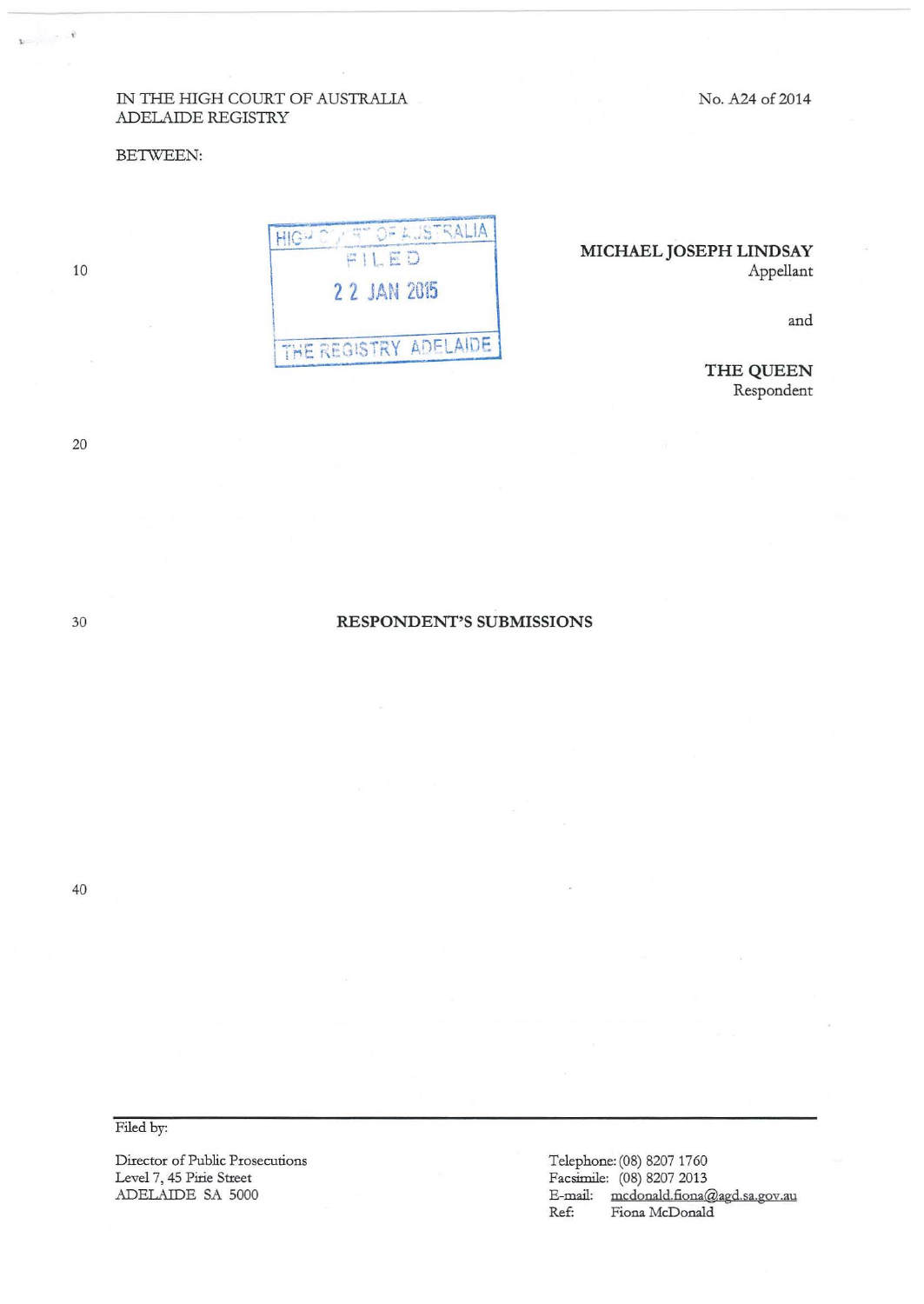## **Part I: PUBLICATION**

1. This submission is in a form suitable for publication on the internet.

# **Part II: CONCISE STATEMENT OF ISSUES**

- 2. At his trial for murder the Appellant's defence was that he did not administer any of the stab wounds that caused the deceased's death. The learned trial judge determined that on the evidence the partial defence of provocation arose and so, consistent with his duty, he left provocation to the jury. The jury convicted the Appellant of murder. He appealed unsuccessfully.
- 10

20

3. In South Australia the partial defence of provocation has not been codified. At common law before a jury may return a verdict of manslaughter instead of murder the jury must be satisfied that it is reasonably possible that:

- i the death of the deceased as caused by the accused was the result of a sudden and temporary loss of self-control caused by provocative conduct on the part of the deceased **(the subjective test),** and
- ii. the provocative conduct, measured in gravity by reference to the personal situation of the accused, could have caused an ordinary person to form an intention to kill or do grievous bodily harm and to act on that intention, as the accused did, so as to give effect to it **(the objective test).'**
- 4. In South Australia the common form appeal provision, derived from s4(1) of the *Criminal Appeal Act 1907* (UK), governs criminal appeals to the Full Court.2 Applying the proviso to the common form appeal provision a majority of the Full Court (Peek J with whom Kourakis CJ agreed), dismissed the Appellant's appeal.<sup>3</sup> It did so after raising the application of the proviso of its own motion and despite the Respondent making no submission in support of the proviso's application. The Chief Justice and Peek J considered that no substantial miscarriage of justice had occurred because "in twenty-first century Australia, the evidence taken at its highest in favour of the Appellant in the present case was such that no reasonable jury could fail to find that an ordinary man could not have so far lost his self-control as to attack the deceased in the manner that the Appellant did. Accordingly, the Judge was incorrect in his decision to leave the partial defence of provocation to the jury in this case."4
- 30 5. This appeal presents four issues for the consideration of this Court:
	- 1. first, a question of construction may the Full Court entertain the application of the proviso where the Crown makes no submission as to its application?5

 $\mathbf{1}$ *Marciantonw v The Queen* (1995) 183 CLR 58 at 69 (Brennan, Deane, Dawson and Gaudron JJ).

<sup>2</sup>  *Criminal Law Consolidation Act, 1935* (SA) s353(1 ).

<sup>3</sup>  Justice Gray dismissed the appeal without resorting to the proviso.

<sup>4</sup>  R v Lindsay (2014) 119 SASR 320 at [236] (Peek J), [1] (Kourakis CJ).

*<sup>5</sup>*  Notice of Appeal, Ground 2.3. Appellant's written submissions at [45]-[60].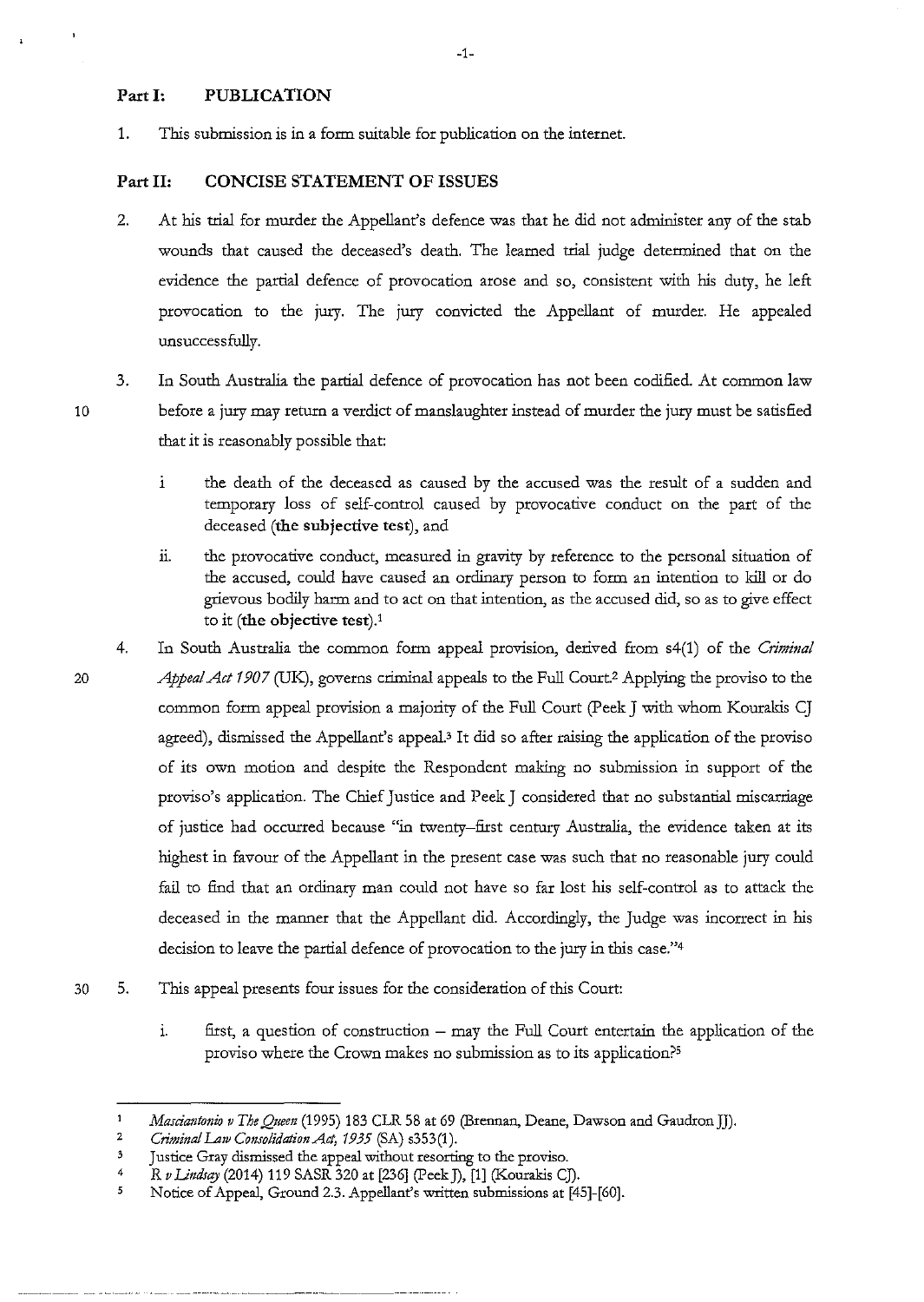- ii. second, a question of procedural fairness was the Appellant afforded the opportunity to answer the potential for the proviso to be applied by the Full Court?'
- iii. third, a question of the correctness of the application of the proviso by the Full Court  $$ did the Full Court correcdy characterise the "real sting'' in the deceased's provocative conduct such that it did properly apply the objective test?7
- $iv.$  fourth, a question of whether a substantial miscarriage of justice has actually occurred the Appellant now unequivocally having the opportunity to address the proviso's application for the consideration of this Court, should the partial defence of provocation have been left to the jury?
- 10 6. In summary the Respondent contends in answer to each of these issues that
	- 1. properly construed, on an appeal under the common form appeal provision asserting error of law or a miscarriage of justice, the proviso is always in play. Once satisfied that no substantial miscarriage of justice has actually occurred, an appellate court is dutybound to dismiss the appeal, $\beta$  irrespective of whether the Crown makes submissions invoking the proviso.
	- ii. the Court's obligation is limited to drawing the attention of the parties to the basis on which the losing party is to lose.9 The transcript of the hearing in the Full Court makes plain that this was done and that a reasonable opportunity was afforded to the Appellant to address the application of the proviso.
- 20 111. when Peek J's reasons are read as a whole, it is apparent that his characterisation of the "real sting" in the provocative conduct does not differ in any material way from the Appellant's characterisation of it. Having characterised the sting in the way for which the Appellant contends, Peek J proceeded to correcdy apply the objective test.
	- iv. the Chief Justice and Peek J were right to apply the proviso: the evidence at trial, taken at its most favourable to the Appellant, did not disclose material upon which a reasonable jury, properly directed, might have a reasonable doubt as to whether the partial defence of provocation was made out. If provocation should not have been left, any misdirection on that issue could not have caused a substantial nus carriage of justice.

## **Part III: COMPLIANCE WITH s78B OF THE JUDICIARY ACT**

30 7. Notices pursuant to s 78B of the *Judiciary Act 1903* (Cth) are not required.

#### **Part IV: CONCISE STATEMENT OF CONTESTED FACTS**

8. The Appellant and Luke Hutchings were joindy charged and ttied before a jury with the murder of Andrew Roger Negre at Hallett *Cove,* a southern suburb within metropolitan Adelaide, on 1 April2011. The Appellant was convicted of the crime of murder. Mr Hutchings was acquitted of murder but found guilty of the alternative charge of assisting an offender. Mr Hutchings has not appealed his conviction.

-2-

<sup>6</sup> Notice of Appeal, Ground 2:2. Appellant's written submissions at [58]-[60].

<sup>7</sup> Notice of Appeal, Ground 2.1. Appellant's written submissions at (61], [79]-[87].

<sup>8</sup> Baiada Poultry Pty Ltd v The Queen (2012) 246 CLR 92 at [25] (French CJ, Gummow, Hayne and Crennan JJ) and at [47] (Heydon]).

*<sup>9</sup> Friend v Brooker* (2009) 83 ALJR 724 at [117] (Heydon J).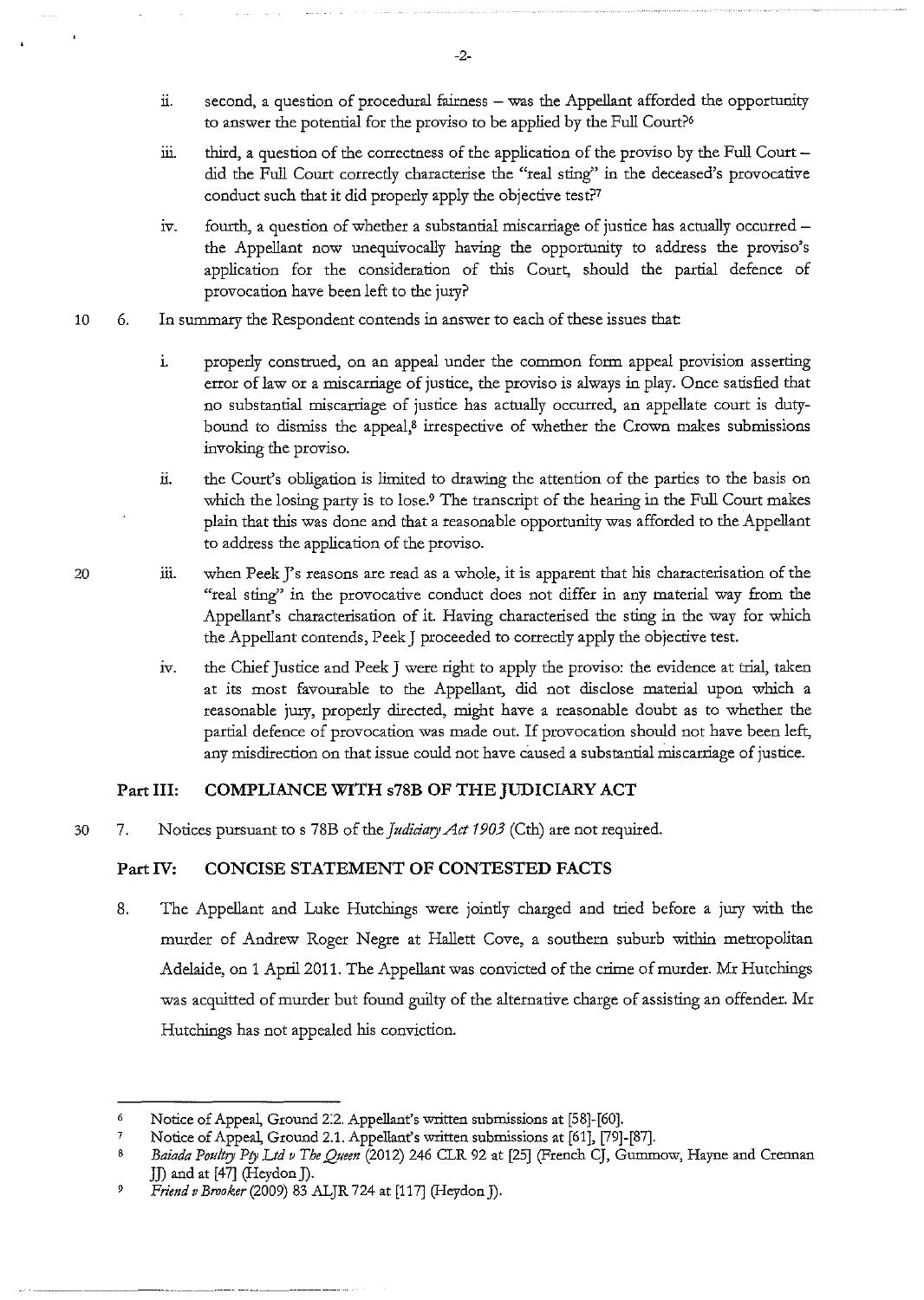- 9. The Appellant and the deceased met by chance at the Hallett Cove Tavern in the early hours of the morning of 1 April 2011. The deceased accompanied the Appellant back to his house at 51 Qualio Avenue, Hallett *Cove,* where a small group of people had gathered. That group included the co-accused, his partner, Brigette Mildwaters, the Appellant's sisters, Talia Clarke and Ashleigh Lindsay, the Appellant's cousin, also known as Michael Lindsay, and a fiiend by the name of Nicholas Hayes. The Appellant's partner, Melissa Glover, was also present. Ms Glover was not called to *give* evidence at ttial.
- 10. It was not in dispute that the fatal attack upon the deceased occurred near a breakfast bar in the kitchen area of the Appellant's home. The evidence at ttial of the forensic pathologist, Dr 10 John Gilbert, was that the deceased sustained multiple penetrating stab wounds. One group of wounds was centred in the region of the right upper arm and chest. A second group of wounds was located *over* the front of the deceased's abdomen. The stab wounds to the abdomen were associated with two significant injuries to the aorta.10 One of the wounds completely severed the aorta. The second wound caused a half thickness cut to that vessel. The wounds to the aorta would have caused massive blood loss, leading to unconsciousness within 20 to 30 seconds, and death within 2 to 3 minutes.<sup>11</sup> The prosecution case was that these wounds, 25 in number, were inflicted by the Appellant.
- 11. Doctor Gilbert also observed a 15 centimetre long cut to the front of the deceased's neck.12 It was alleged that this wound was inflicted by the co-accused. Mr Hutchings gave evidence in his 20 own defence. He described the Appellant inflicting multiple stab wounds to the victim's stomach.<sup>13</sup> Mr Hutchings admitted inflicting the wound to the front of the deceased's throat.<sup>14</sup>
	- 12. As indicated, the Appellant's primary defence was that whilst he struck the deceased he did not stab him at all.15 The ttial judge considered that the partial defence of provocation arose on the evidence and thus, despite provocation not being the Appellant's case, consistent with his duty<sup>16</sup> and after discussion with counsel,<sup>17</sup> his Honour left the partial defence to the jury. The prosecution did not object to that course.
	- 13. The evidence of the uncontentious events prior to the death of the deceased is summarised by Peek J at [89]-[95] of his Honour's judgment.<sup>18</sup> At the time that Ms Ninos left the Hallett Cove

-3-

<sup>10</sup>  Trial Transcript at 670.

<sup>11</sup>  Trial Transcript at 670.

<sup>12</sup>  Trial Transcript at 650, 653.

<sup>13</sup>  Trial Transcript at 724.

<sup>14</sup>  Trial Transcript at 725.

<sup>15</sup>  See, for example, Trial Transcript at 588 (cross-examination of Mr Hayes by counsel for the Appellant).

<sup>16</sup>  *James v The Queen* [2014] HCA 6 at [31] (French CJ, Hayne, Crennan, Kiefel, Bell and Keane JJ), [69] (Gageler J); *Van Den Hoek v The Queen* (1989) 161 CLR 158 at 161-162 (Gibbs CJ, Wllson, Brennan and Deane]]), 169 (Mason]); *Pemble vTheQuem* (1971) 124 CLR 107 at 117-118 (BarwickCJ).

<sup>17</sup>  Trial Transcript at 795-798, 800, 804-806.

<sup>18</sup>  R *v Undsqy* (2014) 119 SASR 320.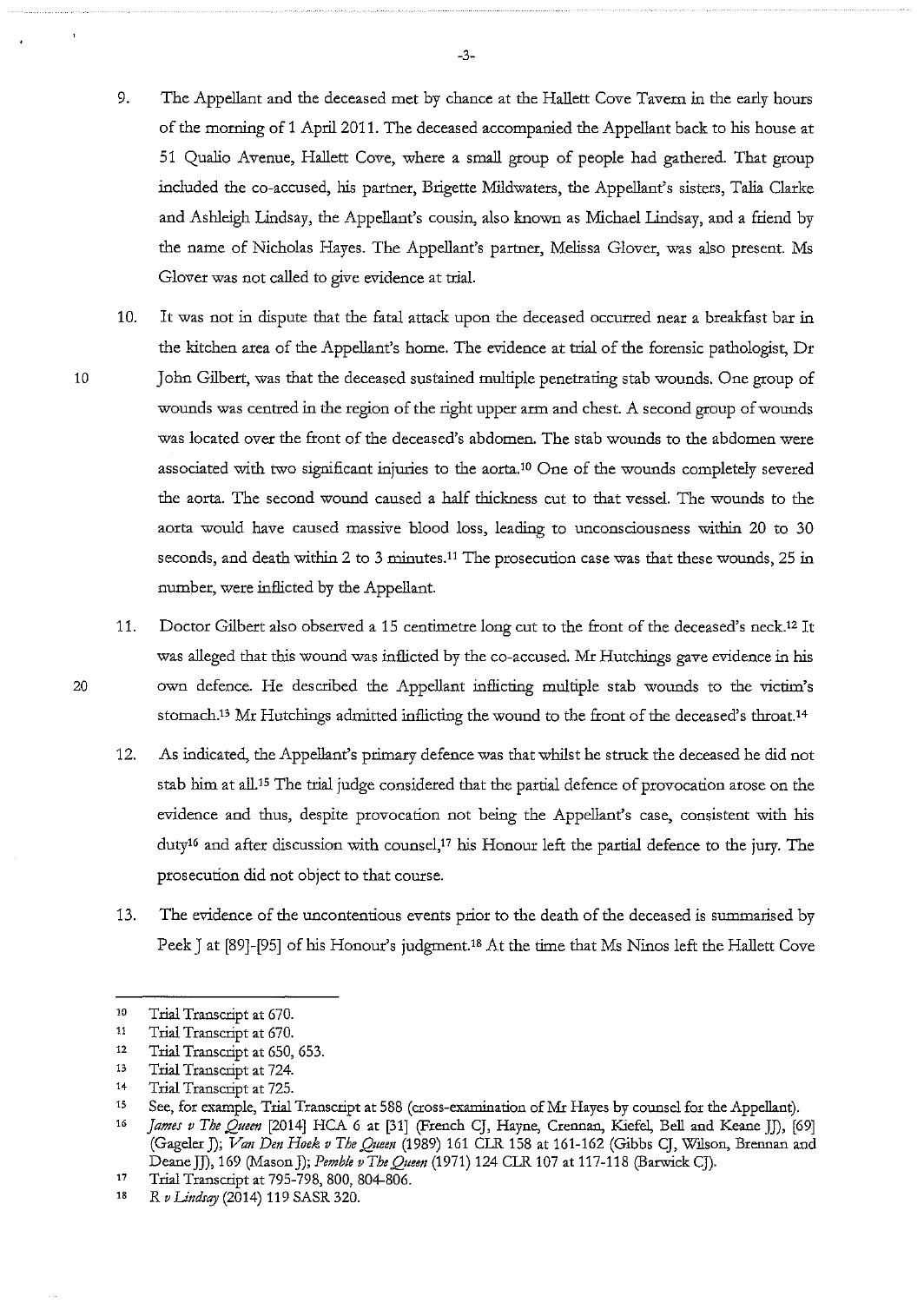address the atmosphere in the house was casual, friendly, and there was no sign of aggression. <sup>19</sup> The deceased seemed happy.20

- 14. After the departure of Ms Ninos, whilst the deceased, the Appellant and others were gathered outside underneath the pergola, the deceased approached the Appellant as he sat at a table. The deceased straddled the Appellant's legs and made a thrusting motion with his hips **(the patio incident).** The Appellant responded by saying something like, "Don't go doing that shit because I'm not gay, or I'll hit you".21 The deceased apologised and said it was only a joke.22
- 15. Justice Peek summarises the evidence of those who witnessed the patio incident in his judgment at [106] (Mildwaters), [104] (Clarke) and [105] (Ms Lindsay). Neither Mr Hayes nor 10 the co-accused, Mr Hutchings, witnessed the patio incident.23 His Honour's summary of the patio incident accords with the Appellant's summary.24 To that summary should be added:
	- Ms Mildwaters said that the Appellant did nothing in response to the deceased's actions and no-one else responded to Ms Glover's comments.25 She considered the deceased's conduct sexual and directed at the Appellant, although it was not of long duration.<sup>26</sup>
	- Ms Clarke's attention was drawn to the deceased after she heard Ms Glover say ''Don't go doing stuff like that", or, "Doing shit like that". She did not consider what she saw to be a sexualised gesture.27 She described the Appellant's tone of voice as normal, he wasn't angry and didn't show any emotion.28
- Despite the conduct of the deceased, Ms Lindsay considered that the people outside 20 "seemed to be getting on good".<sup>29</sup>
	- 16. Sometime later, exactly how long after the patio incident is not known, the group moved inside the house. Whilst inside it was agreed that the deceased would spend the night at the Appellant's house. The Appellant said he could sleep in a spare bedroom. The deceased said he did not wish to sleep in the room by himself and that he wanted the Appellant in there with him. The deceased feared that someone would hurt him.<sup>30</sup> The Appellant said, "No, you'll be alright. You stay in there". Ms Mildwaters said that when the Appellant answered the deceased he "didn't really change his tone of voice or anything".<sup>31</sup> The two men then laid down either side of the fireplace in the living area.<sup>32</sup> They were talking and getting along fine.<sup>33</sup>

-4-

<sup>19</sup>  Trial Transcript at 129, 156-157, 159.

<sup>20</sup>  Trial Transcript at 157.

<sup>21</sup>  Trial Transcript at 424 (Clarke).

<sup>22</sup>  Trial Transcript at 424.

<sup>23</sup>  Trial Transcript at 742, 743 (Hutchings), 553 (Hayes).

<sup>24</sup>  Appellant's written submissions at [15].

<sup>25</sup>  Trial Transcript at 292, 342, 345, 346.

<sup>26</sup>  Trial Transcript at 341, 365.

<sup>27</sup>  Trial Transcript at 386, 417-418, 425-426.

<sup>28</sup>  Trial Transcript at 386-387,426-427.

<sup>29</sup>  Trial Transcript at 466.

<sup>30</sup>  Trial Transcript at 293 (Mildwaters).

<sup>31</sup>  Trial Transcript at 293.

<sup>32</sup>  Trial Transcript at 293 (Mildwaters), 390-391 (Clarke).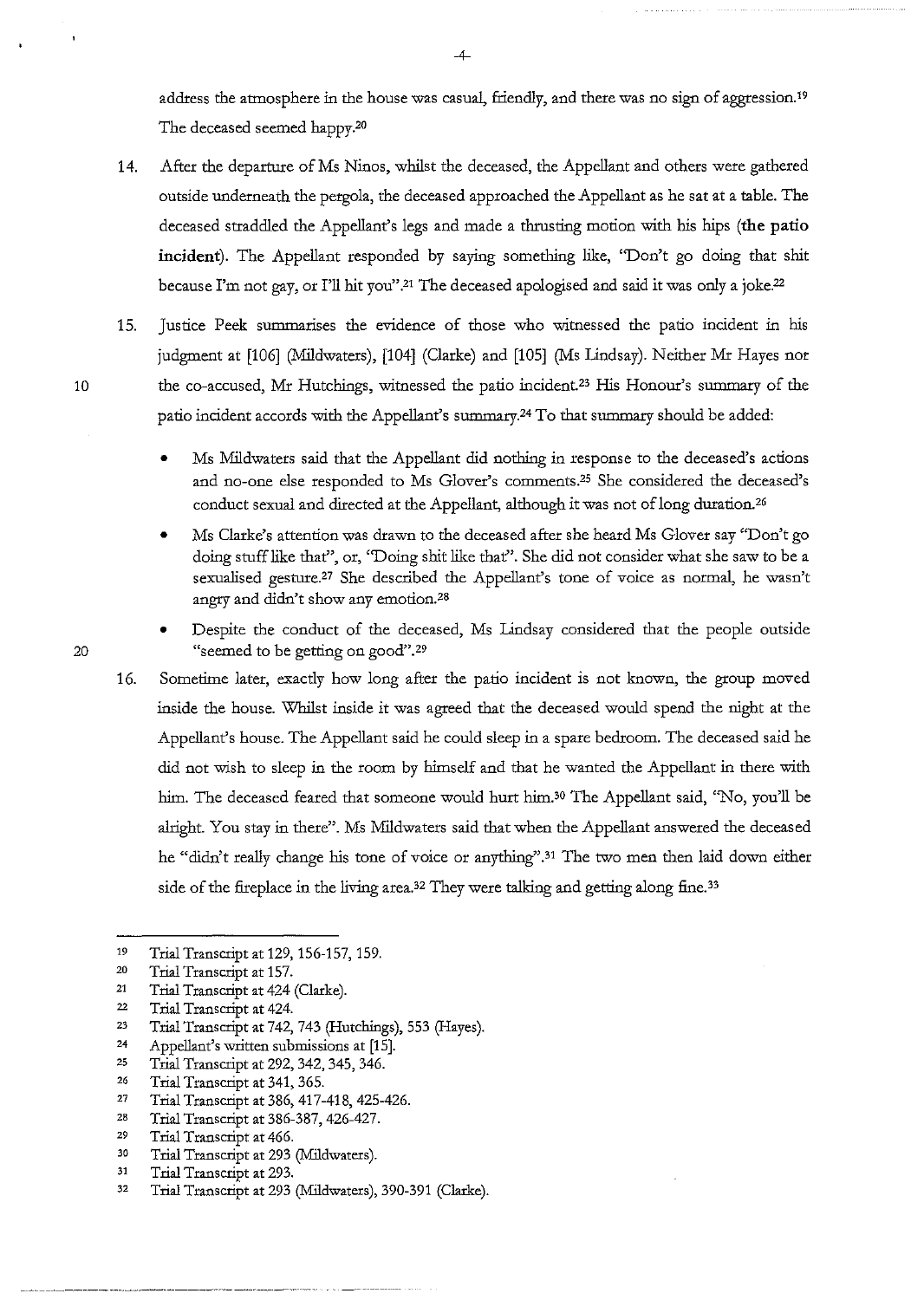- 17. Later, the Appellant and the deceased were seen standing near the breakfast bar in the kitchen. The deceased was heard to say, "I'll pay you for sex then"<sup>34</sup> (the second incident).<sup>35</sup> The Appellant then attacked the deceased. It was during this attack that the fatal stab wounds were inflicted. Ms Mildwaters, Ms Clarke, Ms Lindsay, Mr Hayes and the co-accused were all present in the kitchen area at the time of the attack as was Mr Hutchings and the Appellant's partner, Ms Glover. As indicated, all gave evidence with the exception of Ms Glover.
- 18. Justice Gray provides a more fulsome and complete summaty of the evidence of those who witnessed the second incident in his judgment at [13]-[14] (Mildwaters), [15] (Clarke), [16] (Lindsay), [17] (Hayes) and [20] (Hutchings). To Gray J's summary should be added:
- The comment Ms Mildwaters heard immediately before hearing a thud, emanated from the deceased who said, "I'll pay you for sex then''.36 After the thud Ms Mildwaters heard the deceased say that "he'd *give* [the Appellant] the money he had in his pockets".37 The deceased said he would *give* the Appellant \$600.38 It was then that the Appellant "asked [Hutchings] to come and hold [the deceased] down'' "while [the Appellant and Hutchings] went through his pockets".39 Mr Hutchings held down the deceased's legs and the Appellant said that "there was no wallet there".40 The knife carne from the knife block near the *stove* in the kitchen.41 Ms Mildwaters described the expression on the Appellant's face as never changing once. 42
	- Ms Clarke *gave* evidence that she saw the Appellant hit the deceased twice. It was then she saw the Appellant kick the deceased.43 She said the deceased was saying something, but she could not say what.44 It was then that she made her attempt to intervene after which she left the room. 45
	- Neither Ms Clarke nor Ms Lindsay heard the deceased say he would pay for sex.<sup>46</sup>
	- Ms Lindsay *gave* evidence that after beginning his assault on the deceased, she saw the Appellant go into the kitchen area and then walk back towards the deceased.47 Mr Hutchings' evidence was that a few minutes elapsed between the Appellant punching the deceased and the Appellant stabbing the deceased, during which time Mr Hutchings was in his bedroom listening to his Xbox. 48 On the other hand, Mr Hayes' evidence was that

43 Trial Transcript at 393, 429.

- 46 Trial Transcript at 435, 530
- 47 Trial Transcript at 468.
- 48 Trial Transcript at 722.

-5-

<sup>33</sup>  Trial Transcript at 390-391 (Clarke), 467 (Ashleigh Lindsay).

<sup>34</sup>  Trial Transcript at 314.

<sup>35</sup>  At [1 09] of his Honour's reasons, Peek J appears to wrongly merge the fireplace occasion with the second incident. There was a gap in time between the two, exactly how long is not known, but none of the **witnesses suggest the two incidents were in fact one.** 

<sup>36</sup>  Trial Transcript at 292, 351.

<sup>37</sup>  Trial Transcript at 293. Mr Hutchings gave evidence that the deceased offered \$200 after his initial request to pay the Appellant for sex; Trial Transcript at 719.

<sup>38</sup>  Trial Transcript at 293, 316.

<sup>39</sup>  Trial Transcript at 294, 352.

<sup>40</sup>  Trial Transcript at 293-294. Ms Lindsay also recalled mention of a wallet; Trial Transcript at 481.

<sup>41</sup>  Trial Transcript at 298.

<sup>42</sup>  Trial Transcript at 365.

<sup>44</sup>  Trial Transcript at 393.

<sup>45</sup>  Trial Transcript at 394.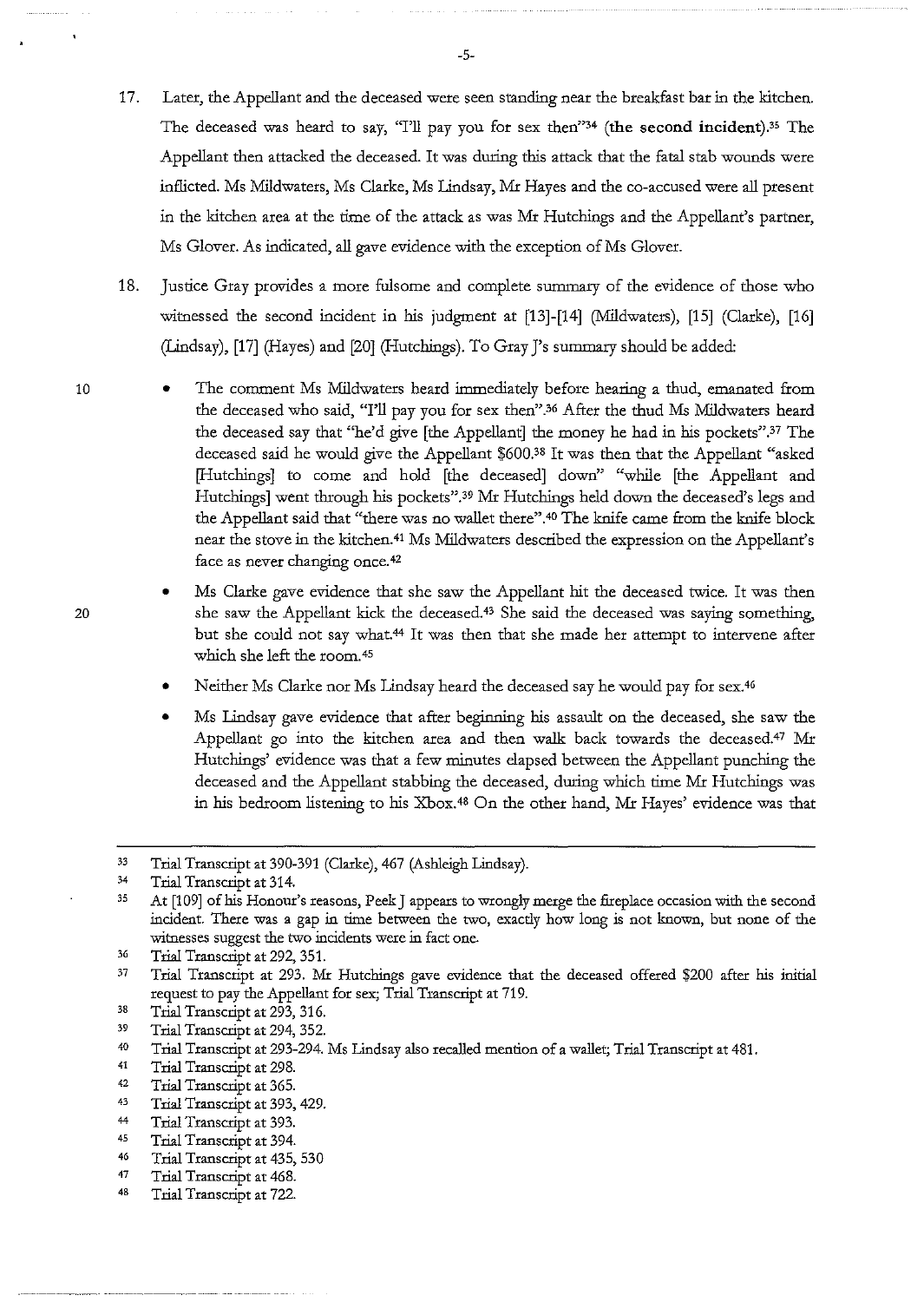the punching and the stabbing occurred in a continuous sequence.<sup>49</sup>

- Mr Hutchings said that the Appellant reacted after the deceased repeated his offer to pay **for sex. so**
- 19. It is not correct to say that all witnesses to the second incident "gave evidence consistent with an actual loss of self-control by the Appellant".51 It is true that Mr Hutchings and Mr Hayes did. That they did so was as a consequence of the Appellant's counsel's cross-examination.<sup>52</sup> Counsel for the Appellant did not explore the topic with Ms Mildwaters, Ms Clarke or Ms Lindsay. In fact, counsel for Mr Hutchings put to Ms Mildwaters that the Appellant was in a rage, to which she responded that "the expression on his face never changed once".<sup>53</sup> Ms 10 Clarke said that the Appellant showed no emotion at the time at which he hit the deceased.<sup>54</sup> Further, on Ms Mildwaters account the Appellant was collected enough to tell his cousin to put away her mobile telephone and to don gloves,<sup>55</sup> whilst on Ms Clarke's evidence he was able to warn everyone not to interfere.<sup>56</sup> Nonetheless, it is accepted, as it was at trial, that there was evidence which, if accepted, was capable of satisfying a jury that it was reasonably possible that the Appellant lost self-control.

### **PartV: APPLICABLE STATUTORY PROVISIONS**

20. *Criminal Law Consolidation Act 1935* (SA) ss 352-353

#### **Part VI: RESPONDENT'S ARGUMENTS**

# *A. May the Full Court entertain the application of the proviso where the Respondent makes no submission as to its application?*

- 21. The Appellant contends that the Full Court may not resort to the proviso in the absence of the Respondent making a positive submission to that effect. In support of that contention the Appellant refers to *dicta* wherein it has been said that the Crown bears the onus of satisfying the Full Court that the case falls within the proviso and the consistency of such approach with the essentially accusatorial and adversarial nature of the crimioal justice system. The Respondent contends that this issue has been dealt with by this Court in *Weiss v The Queen*.<sup>57</sup>
- 22. In *Weiss v The Queen* this Court said of s568(1) of the *Crimes Act 1958* (Vic) (a further example of the common form crimioal appeal provision):

The task of construing this section is not accomplished by simply taking the text of the statute in one hand and a dictionary in the other. Especially is that so when note is taken of some particular

54 Trial Transcript at 394.

- *56*  Trial Transcript at 395, 437.
- 57 (2005) 224 CLR 300.

20

<sup>49</sup>  Trial Transcript at 557-558.

<sup>50</sup>  Trial Transcript at 743.

<sup>51</sup>  Appellant's written submissions at [19].

<sup>52</sup>  Trial Transcript at 591, 743.

<sup>53</sup>  Trial Transcript at 365.

<sup>55</sup>  Trial Transcript at 317, 350.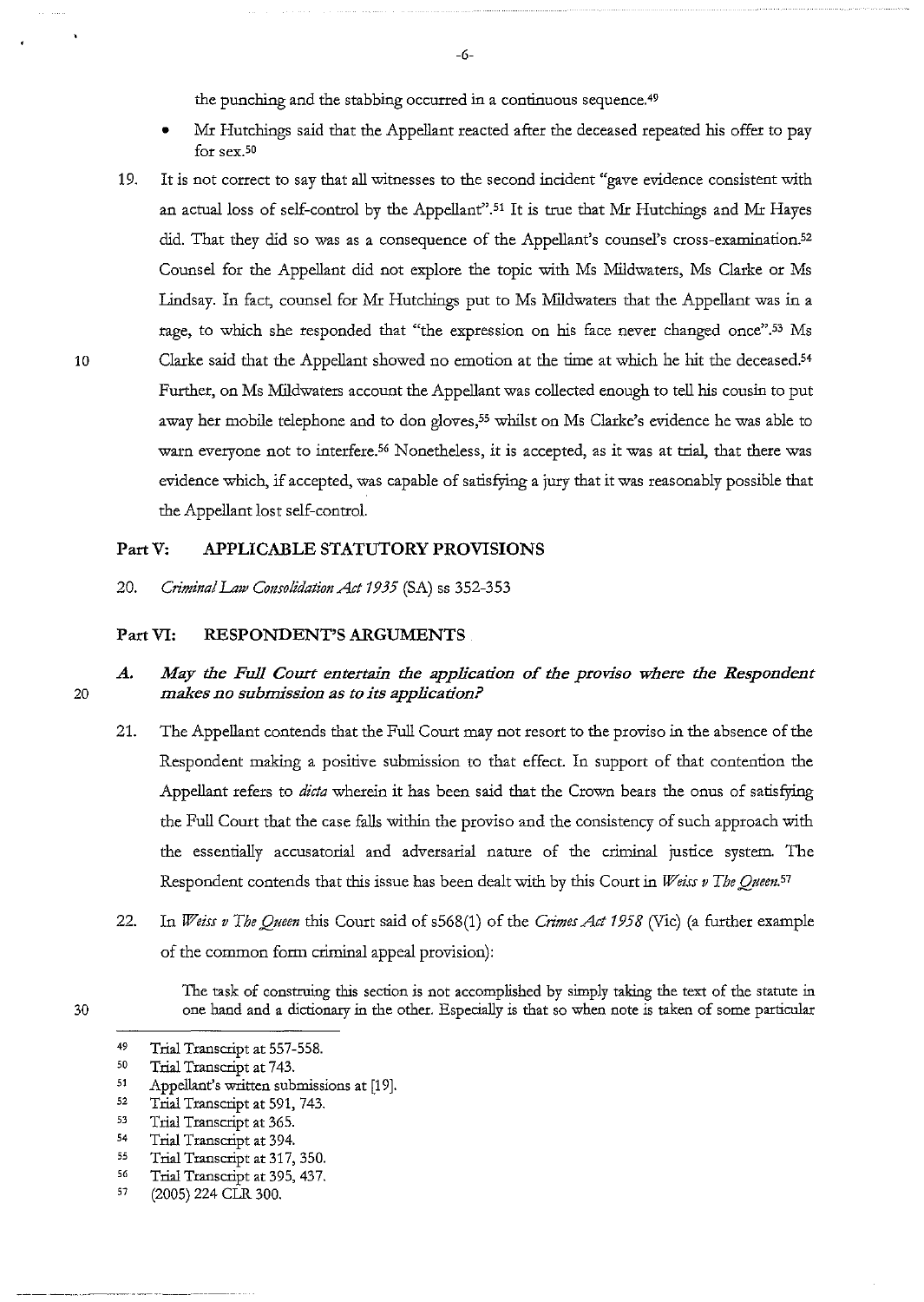features of this provision. What is to be made of the contrast between the provisions in the body of **the section that the court** *"shall* **allow the appear' if certain conditions axe met and the proviso that**  the Court "*may* ... dismiss the appeal" if another condition is met? What is to be made of expressions like "if it [the Court] *thinks* that the verdict of the jury *should* be set aside ... "? What is **to be made of the reference in the body of the section to "a miscarriage of justice" compared with the reference in the proviso to c'no** *substantial* **miscarriage of justice"? How is the proviso to**  operate when it is cast in terms that the Court *"may ...* notwithstanding that [the Court] is of opinion that the point ... *might* be decided in favonr of the Appellant ... dismiss the **appeal if it** *considers* **that no substantial miscarriage of justice has** *actually* **occurred"? What 10 is the intensity to be given to the words "may", "might'', "considers"? What, if anything, turns on**  referriog, in the first kind of ground of appeal specified in the body of the section, to the verdict of the jury but referring, in the second kind of ground, to the judgment of the Court? *(footnotes omitted*)<sup>58</sup>

- 23. It is an aspect of the question in bold type that arises for consideration. Clearly the question is one of construction.<sup>59</sup> In answering that question the language of the statute is controlling.<sup>60</sup> That leads to the first point; the text of the common form appeal provision does not expressly condition the application of the proviso upon an application being made by the Respondent.
- 24. In *Weiss,* this Court held that the meaning and operation of the common form criminal appeal provision is informed by the context in which the provision was drafted and enacted.<sup>61</sup> Relevantly, that context revealed that the proviso was intended to do away with the Exchequer rule, a rule that afforded a party a right to a new trial if there had been a departure from applicable rules of evidence or procedure regardless of the nature and importance of that departure.<sup>62</sup> Importantly this Court said:

[18] The matters of history that are recorded above readily show that the proviso to s 4(1) of the 1907 English Act was intended to do away with the Exchequer rule. But they also cast light upon what appears to be a conundrum presented by reference in the grounds on which the Court of Appeal *shall* allow the appeal to a "miscarriage of justice", and reference in the proviso to dismissing the appeal if the Court "considers that no substantial miscarriage of justice has actually occurred". What the history reveals is that a "miscarriage of justice", under the old Exchequer rule, was *any* departure from trial according to law, regardless of the nature or importance of that departure. By **30 using the words 11 Substantial" and "actually occurred"** *in* **the proviso, the legislature evidently**  intended to require consideration of matters beyond the bare question of whether there had been any departure from applicable rules of evidence or procedure. ... *(footnote omitted, emphasis in original*)<sup>63</sup>

25. Accepting this, on an appeal under the common form criminal appeal provision the proviso is always in play, save with respect to that ground that asserts that the verdict is unreasonable or cannot be supported on the evidence.<sup>64</sup> Hence in *Baiada Poultry* in the joint reasons it was said:

[25] It is to be recalled, as was pointed out in *Weiss,* that the proviso to the common form criminal appeal statute is cast in permissive terms: "the Court of Appeal *mqy,* notwithstanding ... , dismiss the appeal if it considers ... ". That is, the proviso gives the Court of Appeal power to dismiss the appeal

<sup>58</sup>  (2005) 224 CLR. 300 at [10] (The Court).

<sup>59</sup>  *Weiss v The Queen* (2005) 224 CLR 300 at [9] (The Court); *Baiada Poultry Pty Ltd v The Q11een* (2012) 246 CLR 92 at [21] (French CJ, Gummow, Hayne and Crennan JJ).

<sup>60</sup>  *Weiss v The Quee11* (2005) 224 CLR. 300 at [31] (The Court); *Fleming v The Q11een* (1998) 197 CLR. 250 at [12] (Gleeson CJ, McHugh, Gummow, Kirby and Callioan JJ); *Baiada Poultry Pty Ltd v The Quem* (2012) 246 CLR 92 at [21] (French CJ, Gummow, Hayne and Crennan JJ).

<sup>61</sup>  *Weiss vTheQ11een* (2005) 224 CLR. 300 at [11] (The Court).

<sup>62</sup>  *Weiss v The Queen* (2005) 224 CLR. 300 at [18] (The Court).

<sup>63</sup>  *Weiss v The Q11em* (2005) 224 CLR. 300 at [18] (The Court).

<sup>64</sup>  *Baini v The Q11een* (2012) 246 CLR. 469 at [48] (Gageler *]).*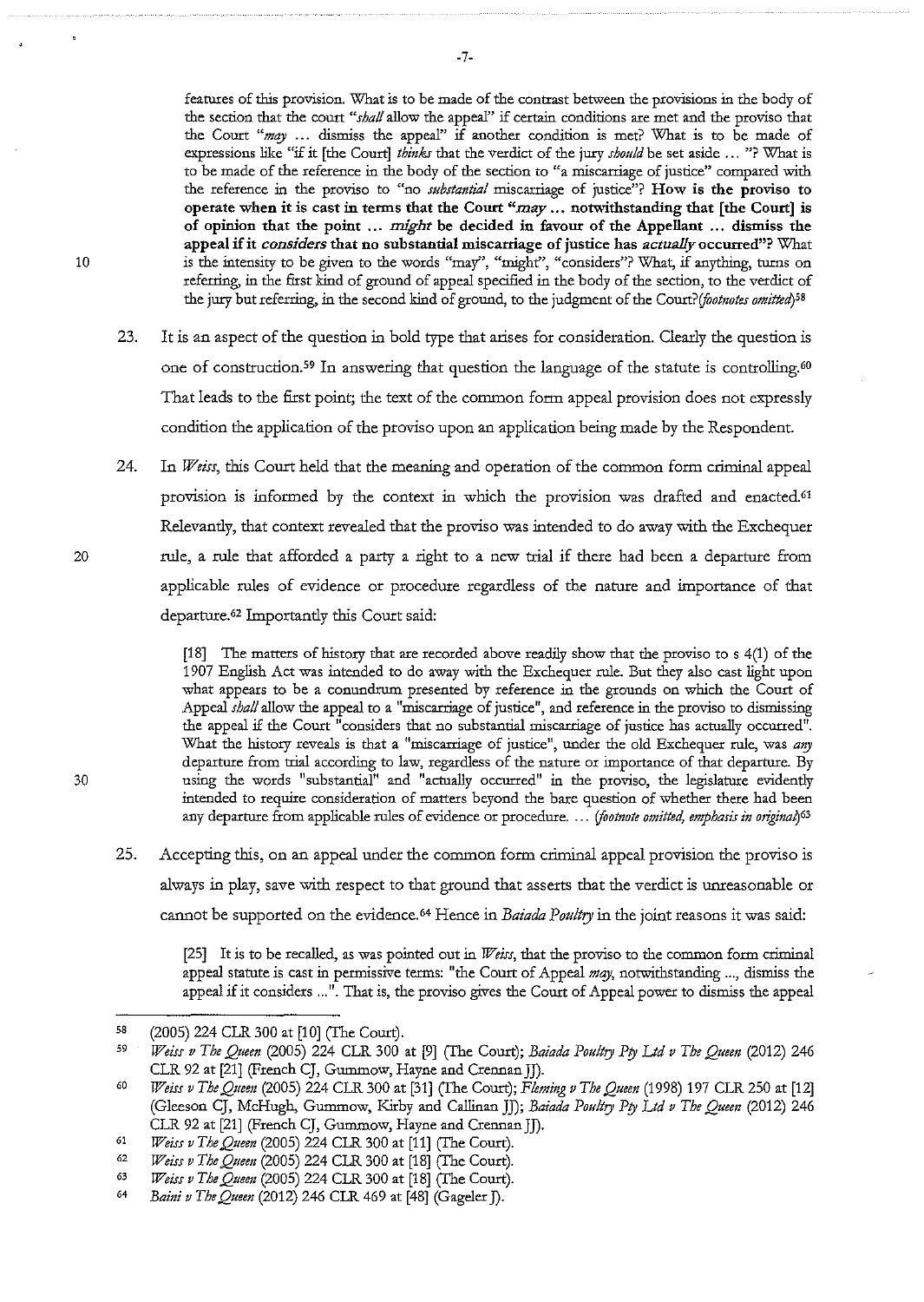**if the stated condition ( 11it considers that no substantial miscarriage of justice has actually occurred")**  *is* satisfied. No doubt a judgment must be made in deciding whether there has been no *substantial*  miscarriage of justice. But if that condition is met, the power must then be exercised. That is, if the Court of Appeal considers that no substantial miscarriage of justice has actually occurred, the appeal *must* be dismissed in exercise of the power the proviso confers on the Court of Appeal. It is not to be supposed that, if an appellate court concluded that there had been no substantial miscarriage of justice, the appellate court could nevertheless allow the appeal and direct that a new trial be had. *(footnotes omitted, emphasis in original*)<sup>65</sup>

- 26. To construe the common form appeal provision as the Appellant would have this Court do 10 would deny the proviso its proper operation as determined by this Court. It would undermine the important function of easing the burden on trial courts by preventing the "needless retrial of criminal proceedings".66 Here it must also be remembered that the rigbt to appeal granted by s352 CLCA is an exception to the principle of finality. 67 To construe the common form appeal provision as this Court has in *Weiss* is consistent with that principle.
	- 27. The question of onus in this case is an unnecessary distraction. The fact is that here Kourakis CJ and Peek J were satisfied that no substantial miscarriage of justice had actually occurred. That is, the Chief Justice and Peek J considered that no jury, acting reasonably, could fail to be satisfied beyond reasonable doubt that the Appellant's reaction to the conduct of the deceased fell far below the minimum limits of the range of powers of self-control which must be attributed to any hypothetical 29 year old.68 Once their Honours were so satisfied, they were duty-bound to dismiss the appeal.69
	- 28. True it is that the powers contained in the common form appeal provision are exercised by a court within an adversarial and accusatorial system and that the nature of such a system is maintained on appeal.<sup>70</sup> But that cannot be accepted as an absolute proposition<sup>71</sup> and, in any event, acknowledgement of the Full Court's duty to apply the proviso where the Court, unprompted, considers that no substantial miscarriage of justice has actually occurred, does not cause an appeal to lose its adversarial nature. The Appellant would still frame the issues for determination by their selection of the grounds upon which they rely. They would carry the onus of persuading the Court that the points they raise should succeed. That may include, as a

<sup>&</sup>lt;sup>65</sup> Baiada Poultry Pty Ltd v The Oueen (2012) 246 CLR 92 at [25] (French CJ, Gummow, Hayne and Crennan JJ) and at [47] (Heydon]).

*<sup>66</sup> Weiss v The Queen* (2005) 224 CLR 300 at [47] (Gleeson CJ, Gummow, Kirby, Hayne, Callinan and Heydon JI).

<sup>67</sup>*Bum!! v The Queen* (2008) 238 CLR 218 at [15] (Gummow A-CJ, Hayne, Heydon, Crennan and Kiefel JJ); *Achurch v The Queen* (2014) 88 ALJR 490 at [15] (French CJ, Crennan, Kiefel and Bell J]). That principle forms part of the common law background against which "any statutory provision conferring power upon a court to re-open concluded proceedings is to be considered. It is a principle that may inform the construction of the provision," *Achurch v The Oueen* (2014) 88 ALJR 490 at [16] (French CJ, Crennan, Kiefel and Bell JJ).

<sup>68</sup>*Sti1tgel v The Queen* (1990) 171 CLR 312 at 336 (The Court).

<sup>69</sup>*Baiada Poultry Pry Ltd v The Queen* (2012) 246 CLR 92 at [25] (French CJ, Gummow, Hayne and Crennan JJ) and at [47] Heydon J. 70 *Gipp v The Queen* (1998) 194 CLR 106 at [51] (McHugh and Hayne]]).

<sup>11</sup>*Gipp v The Queen* (1998) 194 CLR 106 at [48]-[55] (McHugh and Hayne J]); *Pantomo v The Queen* (1989) 166 CLR 466 at 473 (Mason CJ and Brennan J).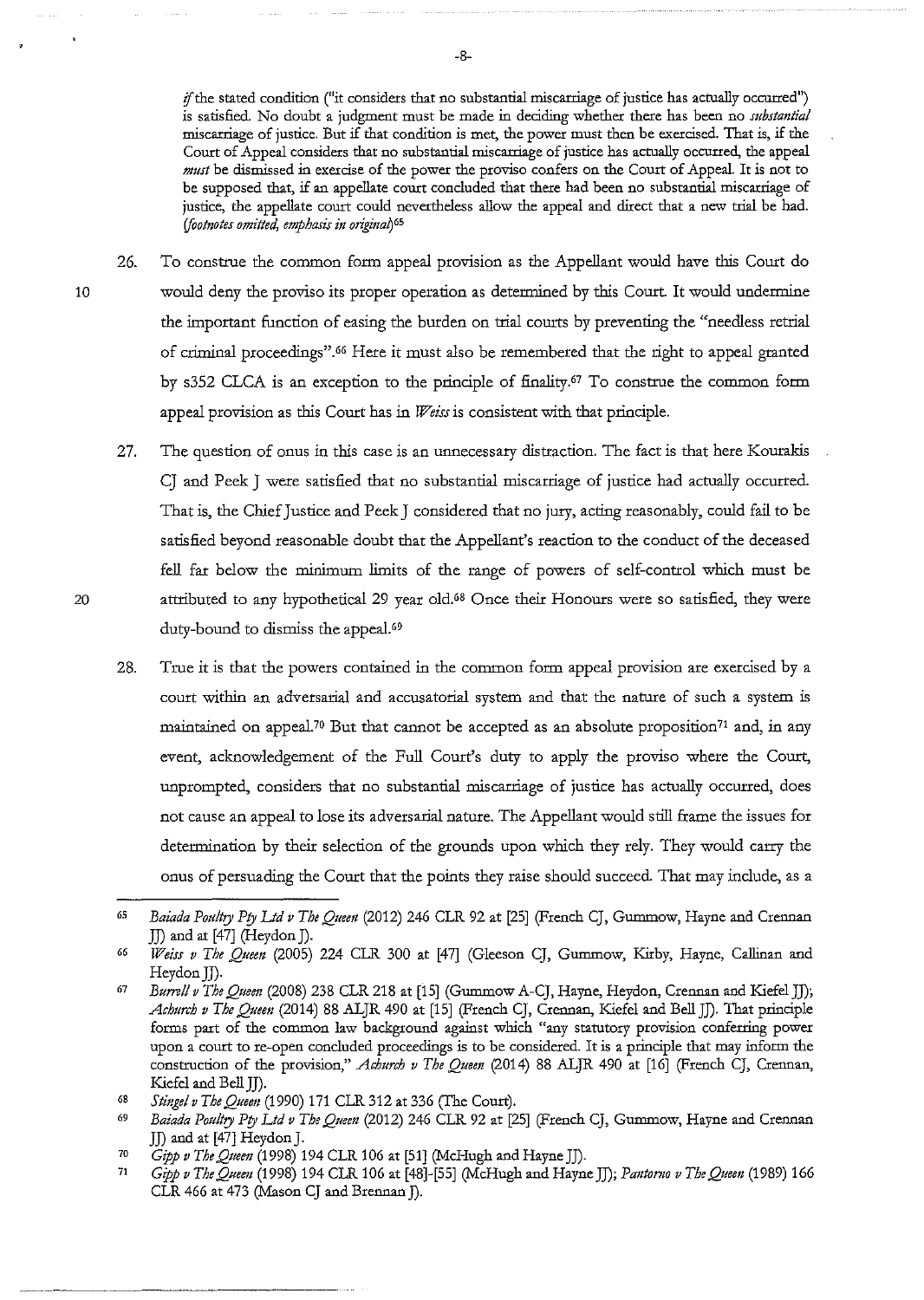matter of prudence, accounting for the potential application of the proviso by addressing the question of whether the miscarriage asserted is substantial. The Crown would then respond and the Appellant have an opportunity to reply.

- 29. For an appellate court to raise the application of the proviso of its own motion does not have the necessary consequence that it becomes an active party in proceedings. Here the proviso was applied on the basis of the application of the objective test. That is, having heard the Appellant's submissions identifying the evidence relevant to assessing the gravity of the provocative conduct from the point of view of the Appellant, the Court applied the objective standard represented by the concept of the fictitious ordinary person to that evidence as identified by the Appellant. The standard is a legal fiction. It is not susceptible to proof by the calling of evidence thereby requiring an appellate court to trawl through trial transcript for evidence in its support. This is not an instance of the Full Court identifying for itself evidence in the transcript justifying an argument in answer to the Appellant's contentions. It did not descend into the arena.
- 30. If an appellate court reaches the preliminary view on the hearing of an appeal that a substantial miscarriage of justice may not have occurred, procedural fairness demands that it raise the question of the application of the proviso.72 That the Respondent may not embrace the proviso or make any submission in support of its application does not relieve the appellate court of the duty that the common form appeal provision imposes.
- 20 31. Thus here the real issue is not one of onus, but whether the Appellant had a reasonable opportunity to address the application of the proviso, bearing in mind that the Respondent did not raise its application or make a positive submission as to its application.

# *B. Was the Appellant afforded the opportunity to address the application of the proviso?*

- 32. There are two aspects to this argument; first, there is the question of the Appellant being given sufficient opportunity to address the application of the proviso.<sup>73</sup> Second, there is the question of the Appellant not being privy to "some of the extensive academic literature"74 referred to by Peek J in his reasons for decision.
- 33. As to the first aspect: as a general rule procedural fairness is an essential characteristic of judicial proceedings.<sup>75</sup> It may be considered a concomitant of the conferral of judicial power.<sup>76</sup> 30 In *Autodesk Inc v Dyason [No 2)* Brennan J said:

<sup>72</sup>*Friend v Brooker* (2009) 239 CLR. 129 at [117]-[118] (Heydon J).

<sup>73</sup> Appellant's written submissions at [58]-[60].

<sup>74</sup> Appellant's written submissions at [69]-[72]; R *v I.indsqy* (2014) 119 SASR 320 at [236].

<sup>75</sup>*RCB v The Honourable Justice Fomst* (2012) 247 CLR. 304 at [42] (French CJ, Hayne, Crenuan, Kiefel and Bell JJ); *Assistant Commissioner Condon v Pompano Pty Ltd* (2013) 87 ALJR 458 at [156] (Hayne, Crennan, Kiefel and Bell J].

<sup>76</sup> By analogy *Re Refugee Tribunal,· ExparteAah* (2000) 204 CLR. 82 at [42] (Gummow and GaudronJJ).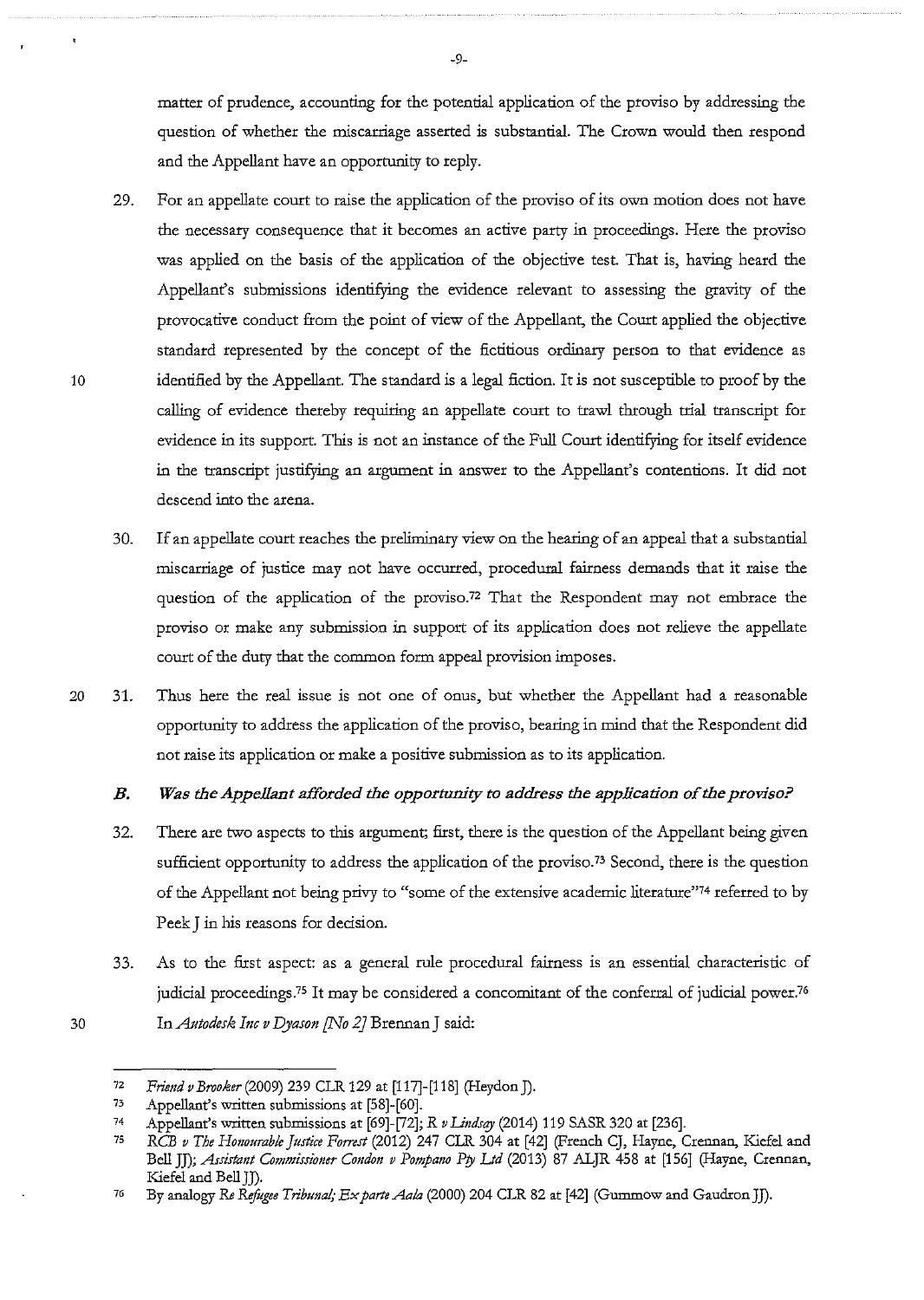... A court should not pronounce a judgment against a person on a ground which that person has not had an opportunity to argue. However, a sufficient opportunity to argue a ground *is* given when the ground *is* logically involved in a proposition that has been raised in the course of argument before the court or is to be considered by the court as an unconceded step in determining the validity of a conclusion for which one of the parties contends. Of course, the precise ground which a court or judge assigns for a decision will frequently be formulated in terms different from the terms of a submission by counsel but, provided the ground has arisen in one of the ways mentioned, the court or judge may properly proceed to judgment without requiting the case to be relisted for further argument and without inviting supplementary submissions to be made. 77

- 10 34. In this case the Chief Justice raised specifically with counsel for the Appellant the possibility of the Court applying the proviso on the basis that provocation should never have been left.<sup>78</sup> More than that, the Chief Justice referred to the possible reason for following such a course being the objective test.<sup>79</sup> This occurred after counsel had advanced arguments as to the correct approach, as a matter of law, to the assessment of the provocative conduct for the purposes of both tests, and, the failure on the part of the trial judge to adequately identify for the jury the evidence relevant thereto.<sup>80</sup>
	- 35. It was in the light of counsel for the Appellant identifying for the Full Court the evidence relevant to assessing whether the provocative conduct caused the Appellant to lose selfcontrol, and, the evidence relevant to assessing the gravity of the provocative conduct from the point of view of the Appellant, that the Chief Justice raised the proviso. Counsel having identified the evidence relevant to assessing the gravity of the provocative conduct from the point of view of the Appellant, the necessary first step in applying the objective test, it is understandable that the Chief Justice's mind turned to the second step. That is, whether provocation of that gravity could cause an ordinary person to form an intention to kill or cause grievous bodily harm and act on it as the Appellant did.
	- 36. Counsel responded:

The second limb of course *is* what the difficulty was in *Green v The Queen.* If you get over the subjective test it's a matter for the jury, that's why the High Court intervened in *Green v The Queen* because the High Courr said that's a matter for the jury, once the evidence supports the subjective 30 test as a reasonable possibility. We haven't referred to that in our outline. 81

37. This submission suggests that satisfaction of the subjective test has the consequence that the defence must be left even if the objective test cannot reasonably be satisfied. The answer is incorrect, suggesting the question may have been misunderstood. Whilst it is not for a court to tell the parties what the law is, nor how to present their case, $82$  acknowledging the possibility of a misunderstanding, the Chief Justice returned to the issue pointing out why this Court's

<sup>77</sup>  (1993) 176 CLR 300 at 308.

<sup>78</sup>  CCA Transcript at 24, line 15.

<sup>79</sup>  CCA Transcript at 24, line 21.

so CCA Transcript at 4, line 27 to p9, line 21; p15, line 27 to p24, line 7.

<sup>81</sup>  CCA Transcript at 24.

<sup>82</sup>  *Pantorno v The Queen* (1989) 166 CLR 466 at 472 (Mason CJ and Brennan J).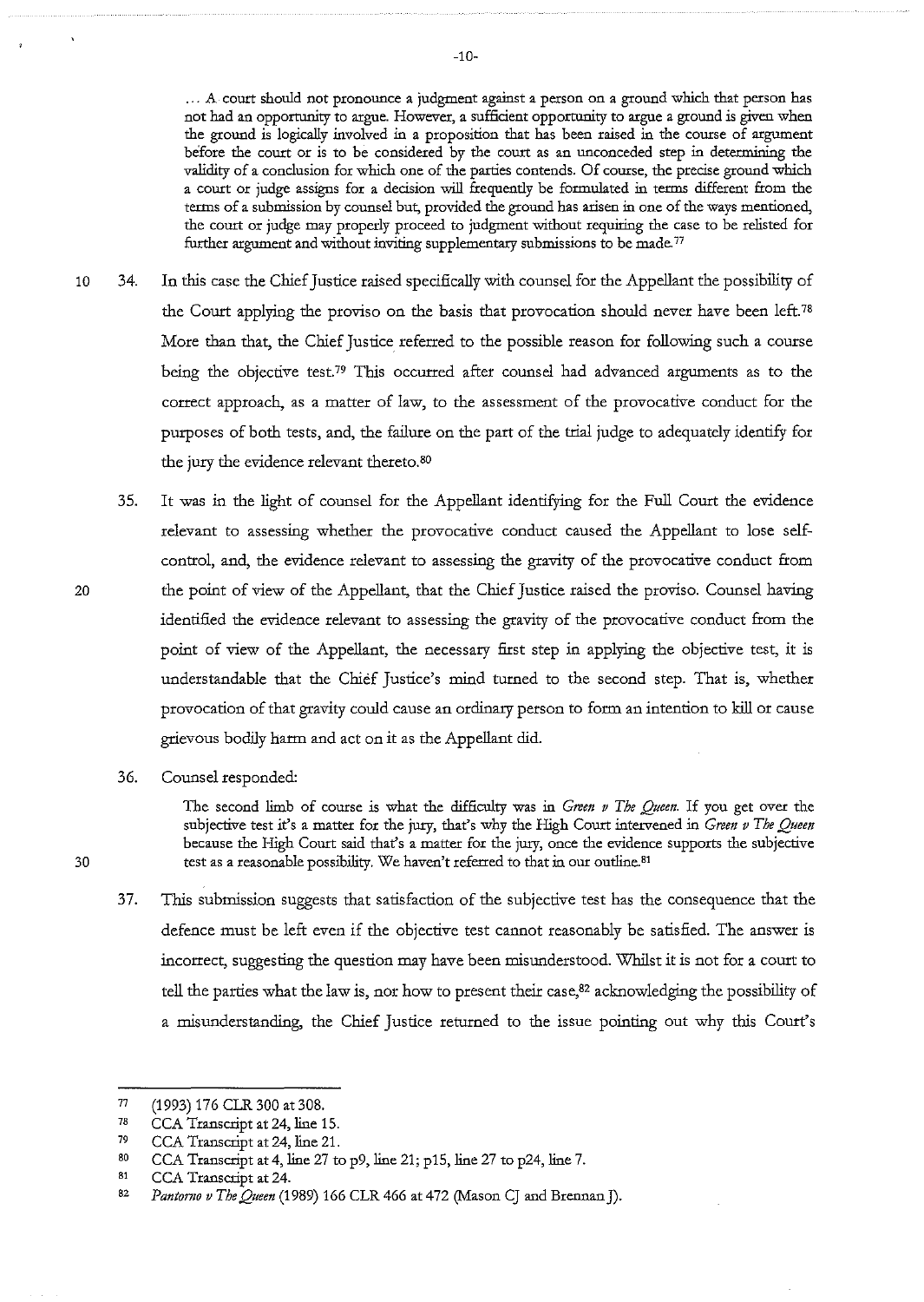judgment in *Green* was not an answer to the question he had posed.<sup>83</sup> He repeated his question as to whether it was open to the Full Court to determine that provocation should never have been left and, in consequence, to apply the proviso.<sup>84</sup> Counsel for the Appellant's response was appropriate to the question. She referred to the cautious approach to be taken by trial courts in determining whether provocation should be left,<sup>85</sup> she referred to relevant authorities as to the test to be applied in determining whether the partial defence should be left, 86 she did not dispute the Chief Justice's characterisation of the advantage enjoyed by the trial judge on this issue as "pretty small",<sup>87</sup> she alluded to the different versions of what occurred,<sup>88</sup> and concluded by submitting that the trial judge was correct to have left the partial defence.<sup>89</sup>

- 10 38. In her answer to the Chief Justice's question counsel said nothing specific as to step two of the objective test. This may explain why the Chief Justice specifically took counsel to the question of how one formulates the concept of the ordinary person.90 The Chief Justice again revealed his thinking; "It seems a very difficult test here".<sup>91</sup> Counsel referred him to relevant authorities.
	- 39. Counsel for the Appellant returned briefly to the application of the proviso in her reply.92 No adjournment was sought in order that counsel could devote further resources to the question, nor was any request made for permission to provide supplementary written submissions.
	- 40. The question is whether the Appellant had a reasonable opportunity to address the possible application of the proviso.<sup>93</sup> It is true that the Respondent did not reach for the branch extended by the Chief Justice, nor, for that matter, embrace the proviso save in one limited and unrelated respect.<sup>94</sup> But such approach cannot be elevated to the status of an understanding between the parties that in some way bound the Court. There is no onus on the Full Court to warn counsel of the significance of a point or ground if no attempt is made to address the issue or it is inadequately addressed.95 The Court's obligation is limited to drawing "the attention of the parties, particularly the losing party, to the basis on which the losing party was to lose".<sup>96</sup> The transcript of the debate in the Full Court makes plain that this was done. A reasonable opportunity was afforded the Appellant to address the application of the proviso.
	- 83 CCA Transcript at 28-29.
	- 84 CCA Transcript at 29.
	- 85 CCA Transcript at 29 line 18.
	- 86 CCA Transcript at 29, line 34; p32 line 2.
	- 87 CCA Transcript at 30, line 11.
	- 88 CCA Transcript at 31, line 32.
	- 89 CCA Transcript at 32.
	- 90 CCA Transcript at 35, line 27.
	- 91 CCA Transcript at 37, line 7.
	- 92 CCA Transcript, at 66-67.
	- 93 Pantorno v The Queen (1989) 166 CLR 466 at 472-473 (Mason CJ and Brennan J), 482 (Deane, Toohey and Gaudron JJ).
	- 94 CCA Transcript at 61.
	- 95 *Pantorno v The Queen* (1989) 166 CLR 466 at 473 (Mason CJ and Brennan J).
	- 96 *Friend v Brooker* (2009) 83 ALJR 724 at [117].

-11-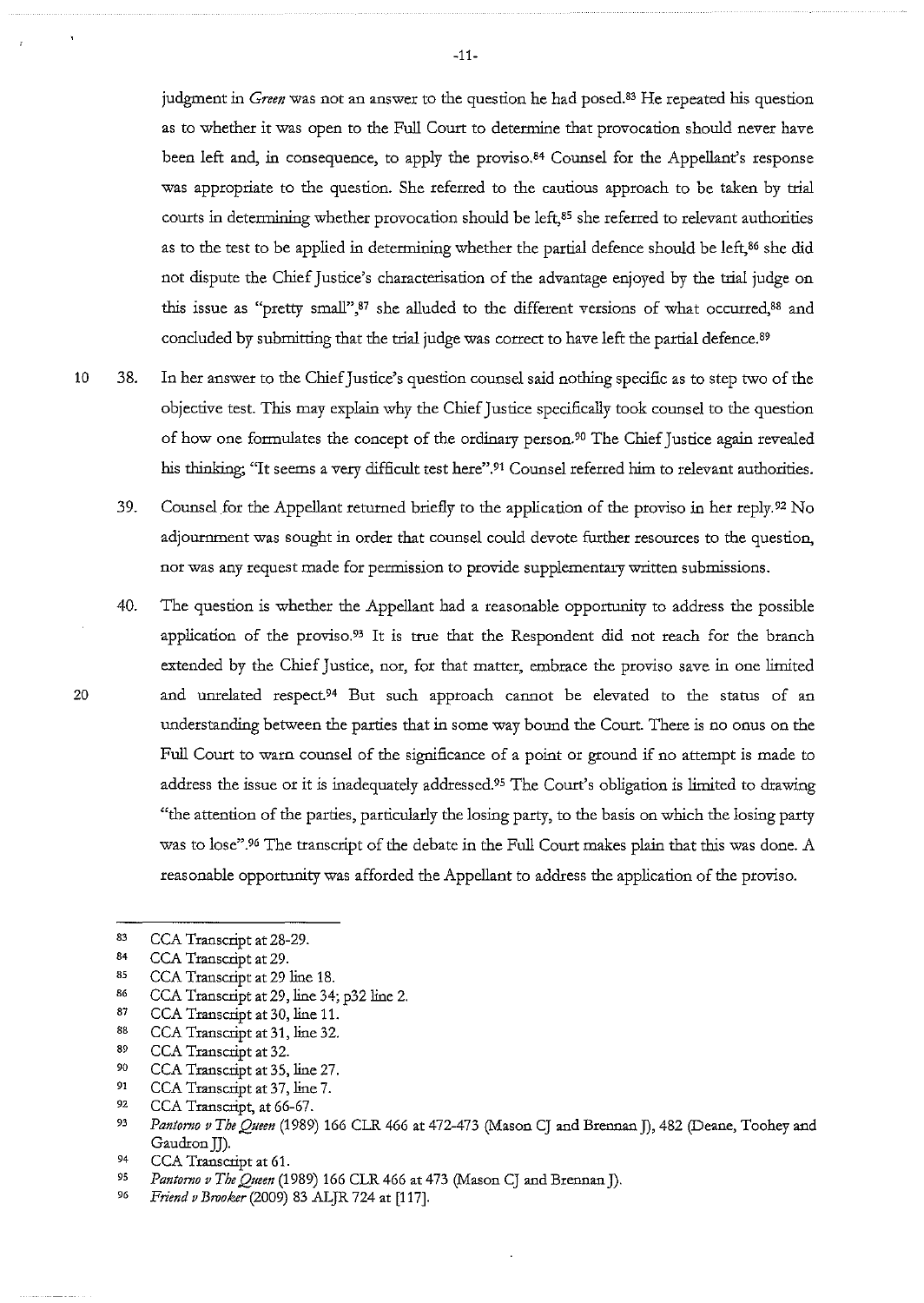- 41. As to the second aspect; the relevant portion of Peek J's judgment is at [235]-[238]. The Appellant suggests that it is reasonable to infer that the extensive academic literature referred to in this passage was "in the field of social science or human behaviour" and was relied upon by Peek J to obtain evidence about "contemporary attitudes to homosexuality" or "ordinary powers of self-control".97
- 42. The reference to "the extensive academic literature" in [236] follows immediately after the reference to the "careful consideration of the authorities". Read in context, it is reasonable to infer that the two sources related to the same subject matter.9B
- 43. Two paragraphs later, Peek J refers to the "more extreme suggestions made in academic debate 10 since the decision ... in *Green v The Quem".* Considered academic debate surrounding the correctness of a legal decision is unlikely to have been in the field of "social science or human behaviour'' as the Appellant submits. The factors relied on by the Appellant, namely that the material was not identified, that there was no consideration given to its relevance or admissibility, and that the material was not drawn to the attention of the parties, are far more consistent with Peek J having consulted *legal* academic literature on provocation.
	- 44. This conclusion is rejected by the Appellant on the basis that "[a]cademic commentary on the legal test could really add nothing to the Court's jurisprudence".<sup>99</sup> In assessing the validity of this assertion, one need only have regard to decisions of this Court in which the academic literature on provocation has been commended as of assistance in understanding the principles underlying the authorities. In this regard Peek J's language is little different to that of Barwick CJ in *Johnson v The Queen,* where his Honour stated "[t]here has been a great deal said in reported cases and in academic writing in recent years about provocation. I have taken the occasion to refresh my recollection of a great part of this literature".<sup>100</sup> Similarly, this Court in *Stingel v The Queen* referred to the fact that "the defence of provocation, both at common law and under statutory provision, has attracted a wealth of learned and instructive judicial and academic discussion".<sup>101</sup> Such academic discussion assists in shedding light upon what the Court referred to as the "unity of underlying notions" running through the decided

100 (1976) 136 CLR 619 at 631. See also at 636.

20

-12-

<sup>97</sup>  Appellant's Special Leave Summary of Argument at [30]-[31].

<sup>98</sup>  1bis is particularly so having regard to the parallels between the facts in *Green* and this case and the debate that *Green* engendered amongst legal academics as to whether in contemporary Australia the ordinary person could so lose control as to form an intention to kill or cause grievous bodily harm **because of a non-violent sexual advance by a person of the same sex. See, for example, A Howe,** *Green v The Queen; The Provocation Defence Finally Provoking its own Demise?* (1998) 22 MULR 466; S Oliver, *Provocation and Non-Violent Homosexual Advances* (1999) 63 Journal of Criminal Law 586; R Bradfield, *Provocation and Non-Violmt Homosexual Advances: Lessons from Australia* (2001) 65 Journal of Criminal Law 65; S DePasquale, *Provocation and the Homosexual Advance Defence: The Deployment of Culture as a Defence Strategy* (2002) 26 MULR 110; A Gray, Provocation and the Homosexual Advance Defence in Australia and the United *States: Law out* of *Stp with Community Values* (2010) 3 The Crit A Critical Studies Journal 53.

<sup>99</sup>  Appellant's written submissions at footnote 22.

<sup>101</sup>  *Stinge!vTheQueen* (1990) 171 CLR312at320 (The Court).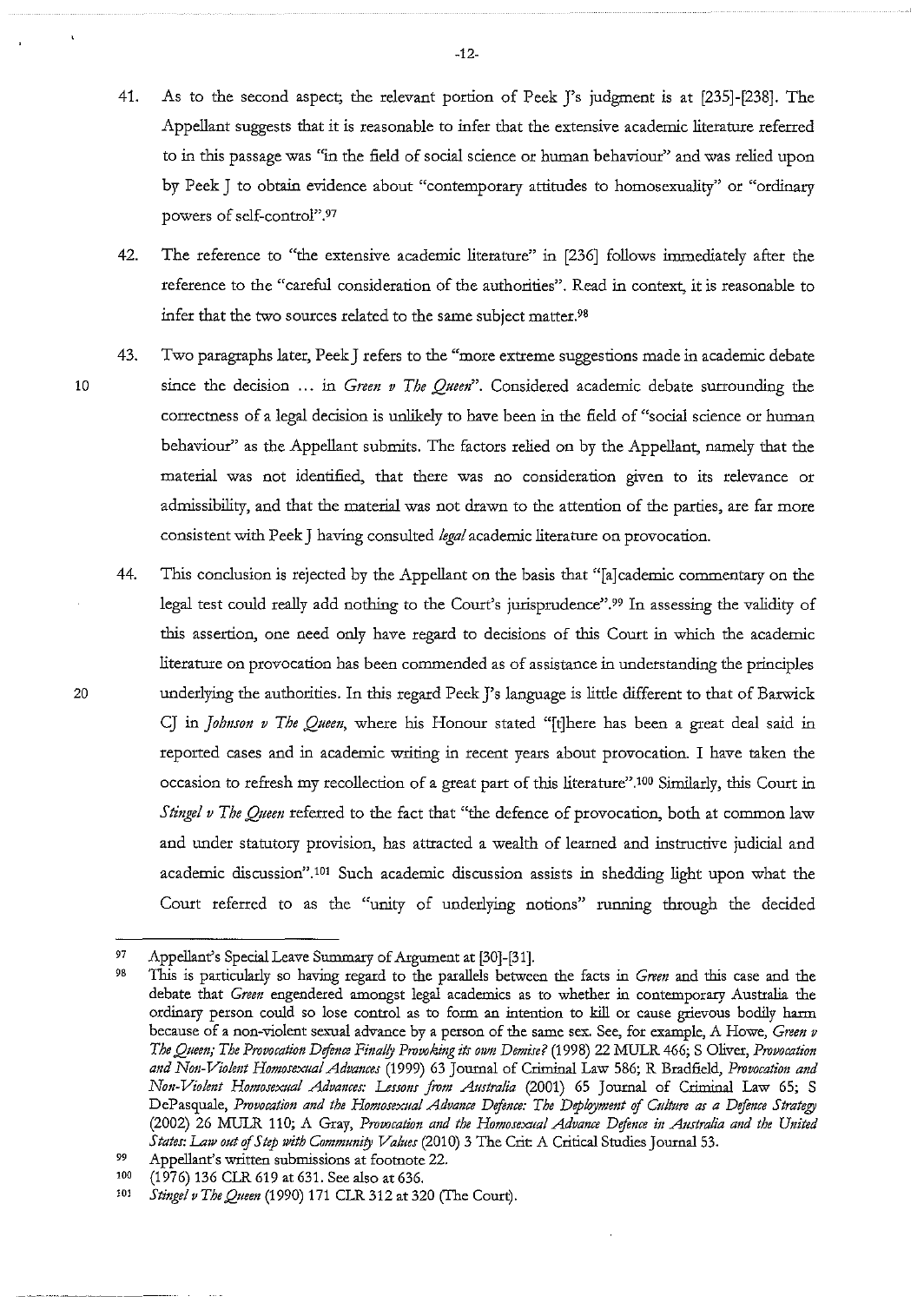authorities.<sup>102</sup>

45. In any event, it is inconceivable that any authority or academic writing provided Peek J with an answer in relation to the application of the objective test to the specific circumstances of this case. That could only have occurred if the provocative conduct was capable of being characterised as falling within a class in relation to which the ordinary person would never lose self-control and form an intention to kill whatever the gravity of that conduct as assessed from the accused's viewpoint.'03 Here Peek J made plain that the assessment was case specific.104 His Honour was not applying some sort of defined intractable policy. The authorities and academic writing simply could not have determined the application of the objective test.

# 10 *C. Did the Full Court correctly characterise the "real sting" in the deceased's provocative conduct such that it properly applied the objective test?*

- 46. This complaint arises in the context of the Full Court determining whether the trial judge was right to leave the partial defence of provocation for the consideration of the jury. The proviso could only be applied if the Full Court was satisfied that the evidence, taken at its most favourable to the Appellant, did not disclose material upon which a reasonable jury, properly directed, might have a reasonable doubt on the question of provocation.105 It is only by arriving at this conclusion that the Full Court could be satisfied that "the evidence properly admitted at trial proved, beyond reasonable doubt, the accused's guilt of the offence on which the jury returned its verdict of guilty".106
- 20 47. The Full Court accepted that the subjective test was satisfied, in that the evidence, taken at its most favourable to the Appellant, disclosed material upon which the jury, properly directed, might conclude that it was reasonably possible that the deceased engaged in conduct that caused the Appellant to lose self-control and, whilst not in control of himself, to form the intent to kill and act as he did.<sup>107</sup>
- 48. The real issue for the Full Court was whether the evidence, taken at its most favourable to the Appellant, disclosed material in relation to which no jury, acting reasonably, could fail to be satisfied beyond reasonable doubt that the Appellant's reaction to the conduct of the deceased fell far below the minimum limits of the range of powers of self-control which must be attributed to any hypothetical 29 year old.<sup>108</sup> Answering that question necessitated that the 30 Comt first assess the gravity of the deceased's provocative conduct from the viewpoint of the
- 

<sup>102</sup>*Stingel v The Quem* (1990) 171 CLR. 312 at 320 (The Court).

<sup>103</sup> See, for example, discussion in *Moffa v The Queen* (1977) 138 CLR 601 at 616 (Gibbs J).

<sup>104</sup> R v Lindsay (2014) 119 SASR 320 at [237].

<sup>10</sup>s *R v R* (1981) 28 SASR 321 at322 (King CJ).

<sup>106</sup>*Weiss v The Queen* (02005) 224 CLR 300 at [44] (The Court).

*<sup>1</sup>o1 R v Linds®'* (2014) 119 SASR 320 at [228].

<sup>10</sup>s *Stinge!vTheQueen* (1990) 171 CLR 312 at 336-337 (The Court).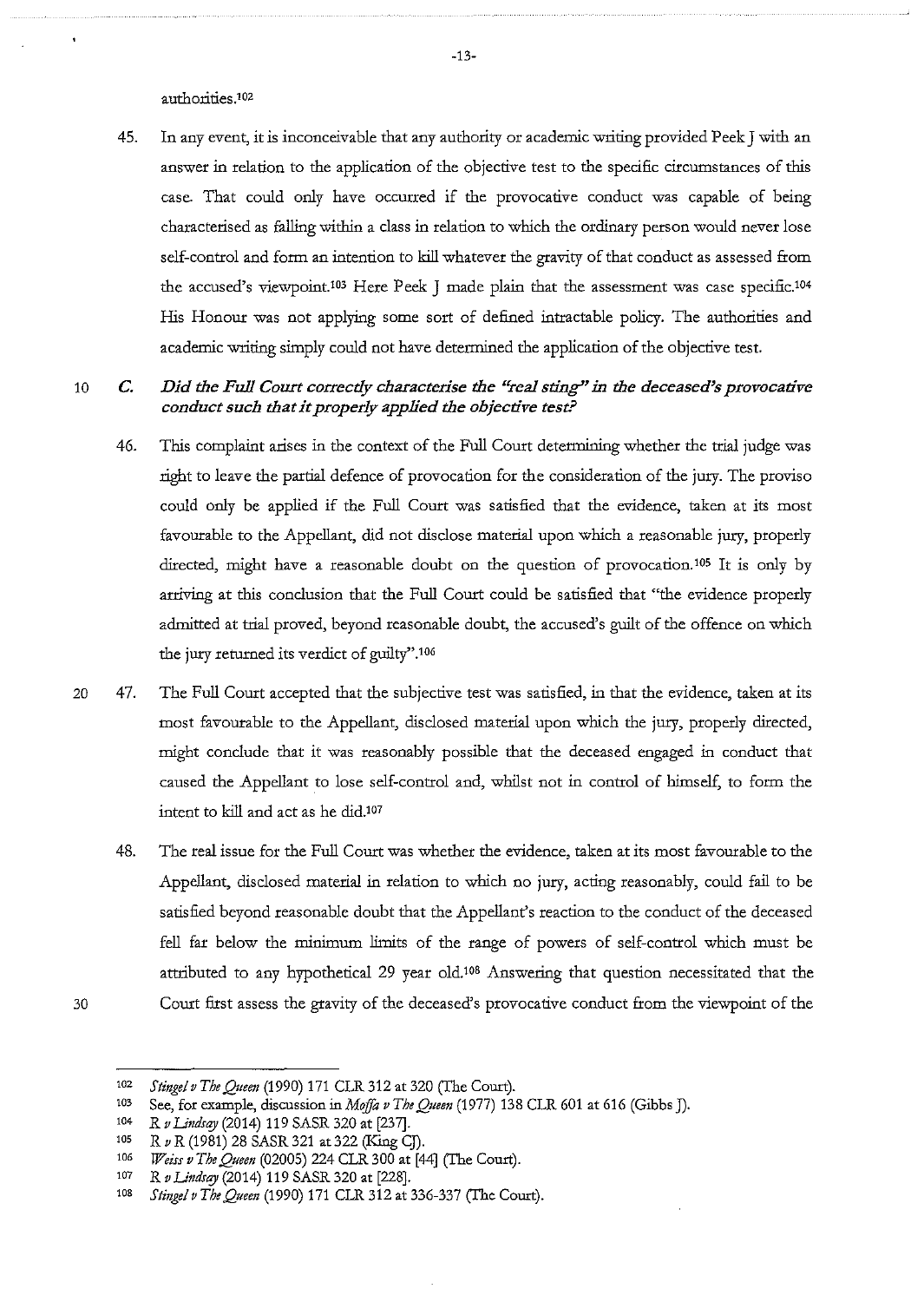Appellant.109 Three things must be borne in mind here; first, as the ultimate question is one of whether the defence should have been left at all, the assessment of the gravity of the provocative conduct from the viewpoint of the Appellant is to be conducted upon the consideration of the evidence at its most favourable to the Appellant. Second, the Appellant did not give evidence. Third, as the question of what weight is to be given to the evidence forms no part of the exercise,11o the trial judge did not enjoy any advantage over the Full Court nor, for that matter, this Court

49. The Appellant has identified the "real sting'' of the provocative conduct as "not an imputation by Mr Negre of homosexuality against the Appellant so much as a taunt and challenge to the Appellant's integrity. That is, the real sting was not "you are gay", but "notwithstanding what you have threatened, and what your partner might think, for a bit of money you would have sex with me".111 That was to be assessed in a context where:

[82] ... [d]espite his lack of education or employment, the Appellant owned a home, where he lived with his partner and child. He had been hospitable to a stranger, inviting Mr Negre into his home. Mr Negre had straddled the Appellant in front of the Appellant's partner and sisters. The Appellant reacted angrily and in effect said that if the conduct was repeated he would hit Mr Negre.

[83] Mr Negre's later conduct was, in context, capable of being seen by the Appellant in effect as an (aggressive) dare to do so.

[84] Importandy, on Hayes' and Hutchings' account, after making a subsequent advance of some 20 sort inside the house, the Appellant responded: "What did you say cunt?" ... A severe warning having been given, Mr Negre's subsequent (and, in context, brazen) offer of money for sex might be regarded by a juror as a highly provocative challenge to a person in the position of the Appellant and a grave insult and taunt to be made to a man like the Appellant by a stranger who had been **invited into his home.112** 

50. The Appellant's characterisation of the "real sting'' of the provocative conduct is not materially different to the conclusion arrived at by Peek J.<sup>113</sup> No doubt that is in part due to the Appellant addressing the issue of gravity in its submissions in the Full Court.114 A judgment must be read as a whole.<sup>115</sup> When Peek J refers at [235] to the "provocation present here" he is to be taken as referring to his identification of that provocation at [98]-[102]. 30 Justice Peek's reference to former times "when acts of homosexuality constituted serious crime and men were accustomed to resort to weapons and violence to defend their honour", does not lead to the conclusion that he has unwittingly abandoned his earlier conclusions, preferring instead to characterise the real sting of the provocative conduct as simply a homosexual advance. The "real sting" as characterised by the Appellant, and accepted at [98]-

<sup>109</sup>  *Stingel v The Quem* (1990) 171 CLR 312 at 325-326 (The Court); *Masciantonio v The Quem* (1995) 183 CLR 58 at 66-67.

<sup>110</sup>  *R v R* (1981) 28 SASR 321 at 322 (King CJ).

<sup>111</sup>  Appellant's written submissions at [81].

<sup>112</sup>  Appellant's written submissions at [82]-[84].

<sup>113</sup>  *R v Limirqy* (2014) 119 SASR 320 at [98]-[102].

<sup>114</sup> Appellant's written outline of submissions for the hearing before the Full Court at [36]-[37].

<sup>115</sup> *New South Wales v Ibbett* (2006) 229 CLR 638 at 648 (The Court).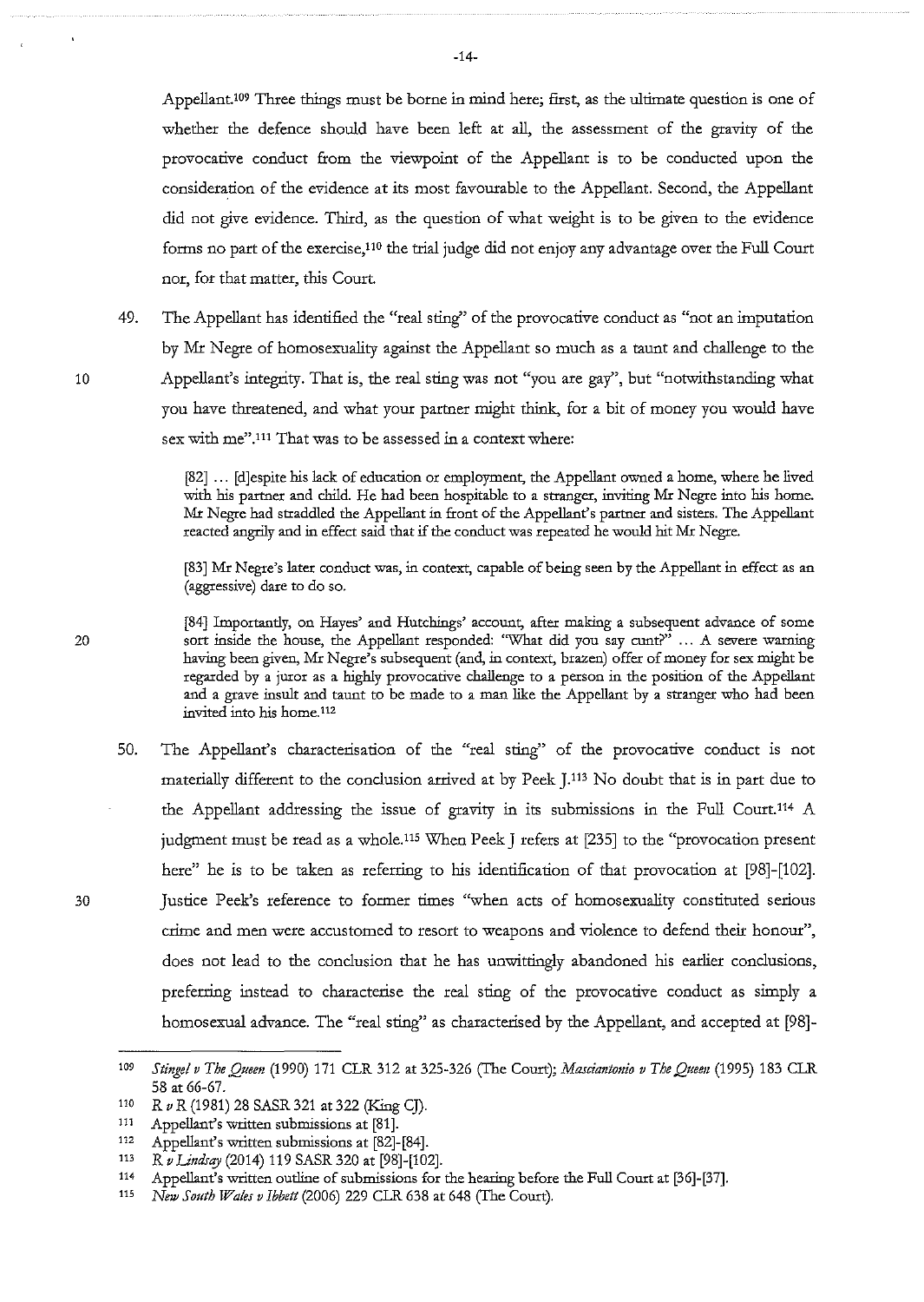[102] by Peek J, is linked to homosexual sex. The gravity of the insult necessarily incorporates what the deceased would have the Appellant engage in for money at a cost to his integrity and his relationship. The homosexual sex aspect is enough to bring tbis conduct witbin a class of conduct that, in Peek J's opinion, in former times would give rise to a verdict of manslaughter. Justice Peek's concern is to highlight tbe point he makes at [234]. The conclusion in [236] refers specifically to "tbe evidence taken at its highest in favour of tbe Appellant in tbe present case". That can only be a repeat reference to the conclusions at [98]-[102].

- 51. To construe [235] as Peek J abandoning his earlier conclusions and proceeding to decide tbis case on tbe basis that tbe real sting comprised a homosexual advance and imposing a rule that in contemporary Australian society a homosexual advance can never be relied upon to make out tbe objective test for tbe partial defence, which is tbe effect of tbe Appellant's construction, is to ignore [237] and his Honour's clear declaration tbat he was only deciding tbis case on its particular facts.
- 52. In any event, for tbe reasons given below, upon considering tbe evidence, taken at its most favourable to the Appellant, this Court will conclude that no jury, acting reasonably, could fail to be satisfied beyond reasonable doubt that the Appellant's reaction to the conduct of the deceased fell far below the minimum limits of the range of powers of self-control which must be attributed to any hypothetical 29 year old.

## *D.* Should the partial defence of provocation have been left to the jury?

- 20 53. The question for this Court in considering the application of the proviso is, as it was for the Full Court, the same as that confronting the trial judge at the conclusion of the evidence.<sup>116</sup> The task then is no different to that undertaken by this Court in *Stingel v The Queen*<sup>117</sup> and *Green v The Quem.11B* The question is whether tbere was evidence which, if believed, might reasonably have led a jury to return a verdict of manslaughter on the ground of provocation.<sup>119</sup> It is a question of law.<sup>120</sup>
	- 54. Here it is not contended that the Full Court was in error in finding that there was ample evidence for the jury's consideration of the subjective test. It being the objective test that falls for consideration, the question for this Court can be stated thus; does the evidence disclose material upon which a reasonable jury, properly directed, might conclude that the provocative conduct of the deceased, with its implications and gravity assessed from the viewpoint of the Appellant, was of such a nature that it could or might cause an ordinary person of the age of

10

<sup>116</sup>*Masciantonio v The Queen* (1995) 183 CLR 58 at 68 (Brennan, Deane, Dawson and GaudronJJ).

<sup>117 (1990) 171</sup> CLR 312.

<sup>118</sup>  (1997) 191 CLR 334.

<sup>119</sup>  *Van Dm Hoek v The Q;teen* (1986) 161 CLR 158 at 162 (Gibbs CJ, Wilson, Brennan and Deane JJ), 169 (Mason]),

<sup>120</sup>  Stingel v The Queen (1990) 171 CLR 312 at 333-334 (The Court).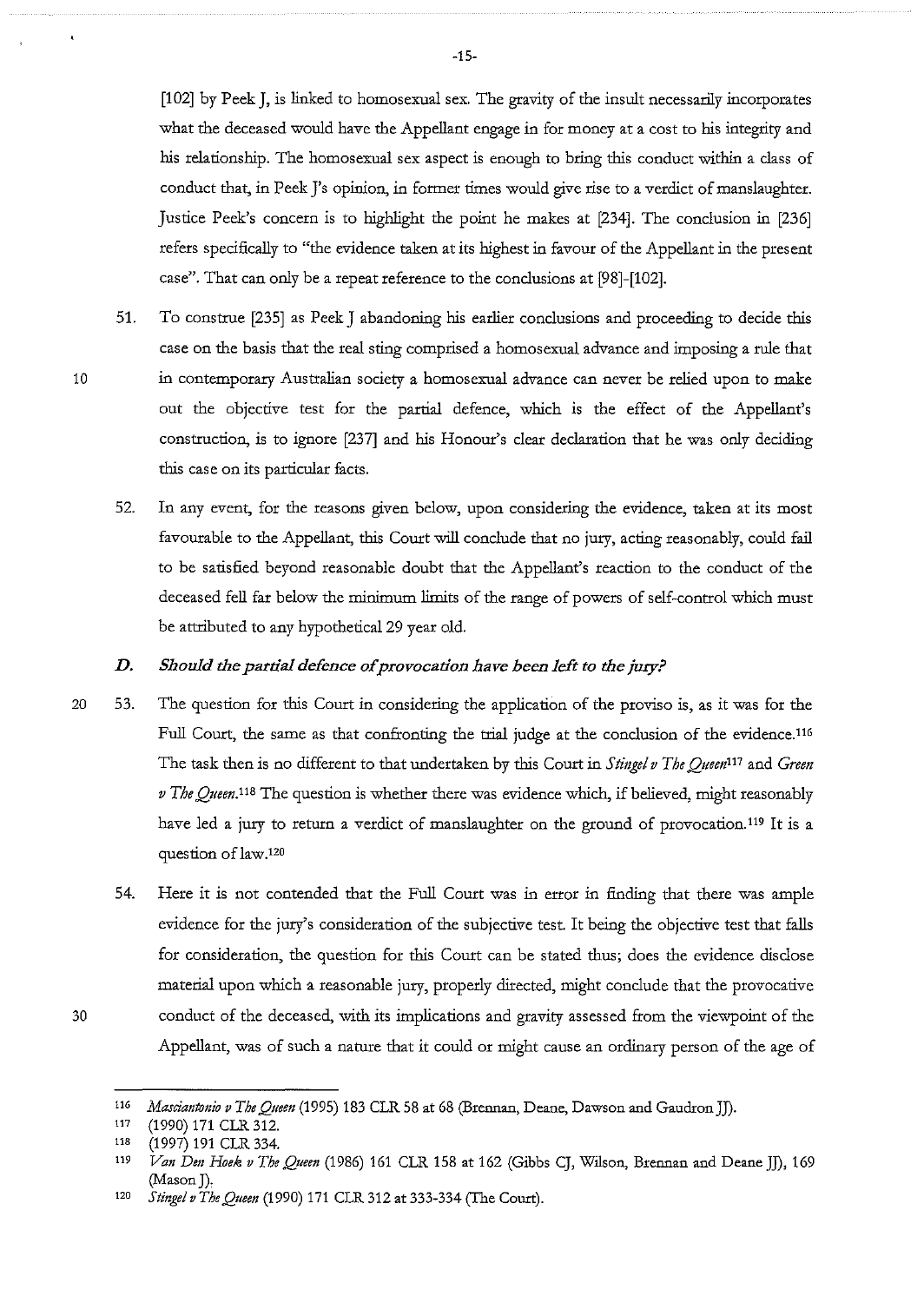the Appellant, with powers of self-control within the limits of what is ordinary for a person of that age, to form the intention to kill or do grievous bodily harm and to act as the Appellant did.121

- 55. In answering this question it must be borne in mind:
	- 1. that it is necessary to examine the evidence in the light which is most favourable to the Appellant.122
	- ii. that

10

The central question posed by the objective test - i.e. of such a nature as to be sufficient obviously cannot be answered without the identification of the content and relevant implications **of the wrongful act or insult and an objective assessment of its gravity in the circumstances of the particular case. Conduct which may in some circumstances be quite unprovocative may be intensely so in other circumstances. Particular acts or words which may, if viewed in isolation, be**  insignificant may be extremely provocative when viewed cumulatively .... 123

- iii. that the content and extent of the provocative conduct must be assessed from the viewpoint of the particular accused as it is only by doing so that the provocative conduct is put in context.124
- iv. that the function of the ordinary person:

20

30

... is to provide an objective and uniform standard of the minimum powers of self-control **which must be observed before one enters the area in which provocation can reduce what would otherwise be murder to manslaughter. While personal characteristics or attributes of the**  particular accused may be taken into account for the purpose of understanding the implications and assessing the gravity of the wrongful act or insult, the ultimate question posed by the threshold objective test ... relates to the possible effect of the wrongful act or insult, so understood and assessed, upon the power of self-control of a truly hypothetical "ordinary person". Subject to a qualification in relation to age (see below), the extent of the power of selfcontrol of that hypothetical ordinary person is unaffected by the personal characteristics or attributes of the particular accused. It will, however, be affected by contemporary conditions and attitudes (see per Gibbs J., Moffa, at pp 616-617).125 Thus in *Parker* (at p 654), Windeyer]. pointed out that many reported rulings in provocation cases "show how different in weight and character are the things that matter in one age from those which matter in another<sup>11,126</sup> (footnote *added)* 

-16-

<sup>121</sup>  *Stinge! v The Queen* (1990) 171 CLR 312 at 331, 336-337(The Court); *Masciantonio v The Queen* (1995) 183 CLR 58 at 69 (Brennan, Deane, Dawson and GaudronJJ); *Grem v The Quem* (1997) 191 ClR. 334 at 340, 344 (Brennan CJ), 355-356 (Toohey J), 387 (Gummow *]),* 408, 415 (Kirby J); *Po!hck v The Queen* (2010) 242 CLR 233 at [66] (The Court).

<sup>122</sup>  *Stinge! v The Queen* (1990) 171 ClR. 312 at 318 (The Court); R *v* R (1981) 28 SASR 321 at 322 (King CJ), 335 (Zelling J).

<sup>123</sup>  *Stinge! v The Queen* (1990) 171 ClR. 312 at 325 (The Court).

<sup>124</sup>  *Stinge! v The Quem* (1990) 171 ClR. 312 at 326 (The Court); *Mascimztonw v The Queen* (1995) 183 ClR. 58 at 67 (Brennan, Deane, Dawson and Gaudron JJ).

<sup>125</sup>  See also, *Parker v The Queen* (1963) 111 ClR. 610 at 654 (Wmdeyer J); *Grem v The Queen* (1997) 191 ClR. 334 at 375 (Gummow *]).* 

<sup>126</sup>  *Stingel v The Queen* (1990) 171 CLR 312 at 327 (The Court); *Masciantonio v The Queen* (1995) 183 CLR 58 at 66-67 (Brennan, Deane, Dawson and Gaudron JJ), 73 (McHugh J).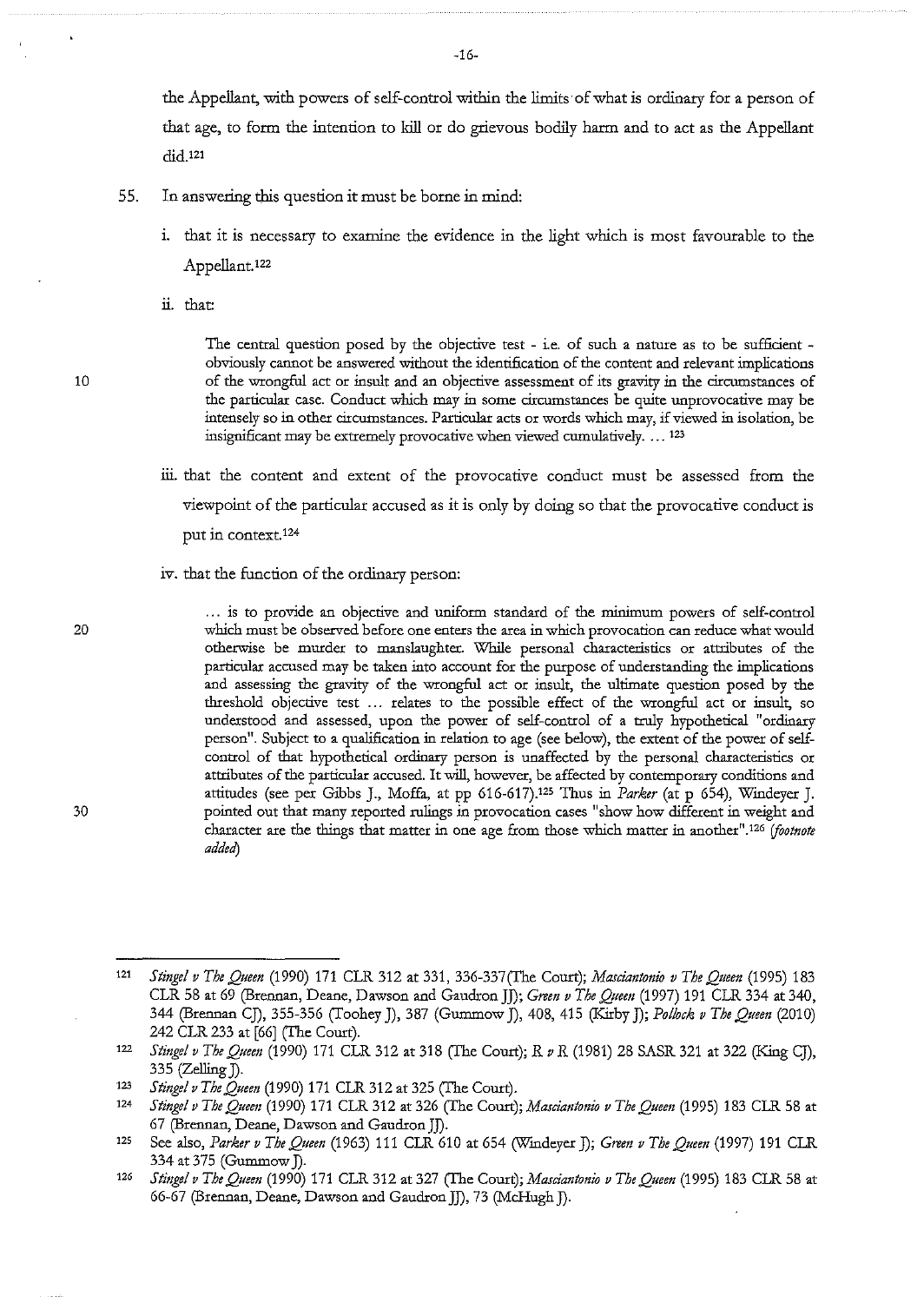- *v.* that the governing principles underpinning the objective test are "those of equality and individual responsibility such that all persons are held to the same standard notwithstanding their distinctive personality traits and varying capacities to achieve the standard".127
- vi. that in considering whether an ordinary person could have reacted in the way in which the accused did, "it is the nature and extent - the kind and degree - of the reaction which could be caused in an ordinary person by the provocation which is significant, rather than the duration of the reaction or the precise physical form which that reaction might take. And in considering that matter, the question whether an ordinary person could form an intention to kill or do grievous bodily harm is of greater significance than the question whether an ordinary person could adopt the means adopted by the accused to carry out the **intention. "128**
- vii. that clisproportionality between the provocative conduct and the response is relevant to the assessment as to whether an ordinary person would not have so far lost self-control in like circumstances. As Barwick CJ said, "[t]he notion that a state of loss of self-control is relative is basic to the concept of the objective test. That test properly applied keeps **provocation within bounds".129**
- 56. Whilst it is undoubtedly appropriate to approach this question on a cautious footing, bearing in mind the respective roles of judge and jury, no manner of urging this Court to caution can overcome satisfaction on this Court's part that the partial defence should not have been left. As was observed by the Privy Council in *Lee Chun-Chuen v The Queen*:

. . . there is a practical difference between the approach of a trial judge and that of an appellate court. A judge is naturally very reluctant to withdraw from a jury any issue that should properly be left to them and he is therefore likely to tilt the balance in favour of the defence. An appellate court must apply the test with as much exactitude as the circumstances permit.<sup>130</sup>

- 57. That applies irrespective of whether the appellate court is concerned with the subjective or objective test.
- 58. In this case, the relevant provocative words and conduct of the deceased were the making of suggestive sexual gestures towards the Appellant on the patio, namely "straddling" the Appellant (the patio incident), then, having moved inside, stating that he wanted the Appellant

20

-17-

<sup>127</sup>  *R v Hill* [1986]1 SCR 313 at 342 (Wilson J) quoted with approval in *Stinge/ v The Queen* (1990) 171 CLR 312 at 327 (The Court); *Masciantonio v The Quem* (1995) 183 CLR 58 at 72 (McHugh J); *Grem v The Queen*  (1997) 191 CLR 334 at 386 (Gummow J), 401 (Kirby J).

<sup>128</sup>  *Pollock v The Queen (2010) 242 CLR 233 at [61] (The Court); Masciantonio v The Queen (1995) 183 CLR 58 at* 67 (Brennan, Deane, Dawson and *GaudronJJ);Johnson v TheQtteen* (1976) 136 CLR 619 at 639 (Barwick CJ).

<sup>129</sup>*Johnson v The Queen* (1976) 136 CLR 619 at 635, 636, 639, 640. See also, 655, 656, 657-8 (Gibbs J), 660 (Mason J), 666 Q"acobs J), 671 (Murphy J); *Green v The Queen* (1997) 191 CLR 334 at 378, 382-3 Gummow J) and *inMasciantonio v The Queen* (1995) 183 CLR 58 at 68 (Brennan, Deane, Dawson and GaudronJJ).

<sup>[1963]</sup> AC 220 at 230, quoted with approval in *Mqffa v The Queen* (1977) 138 CLR 601 at 613-614 (Gibbs J) *andMasciantonio v The Queen* (1995) 183 CLR 58 at 68 (Brennan, Deane, Dawson and GaudronJJ). 130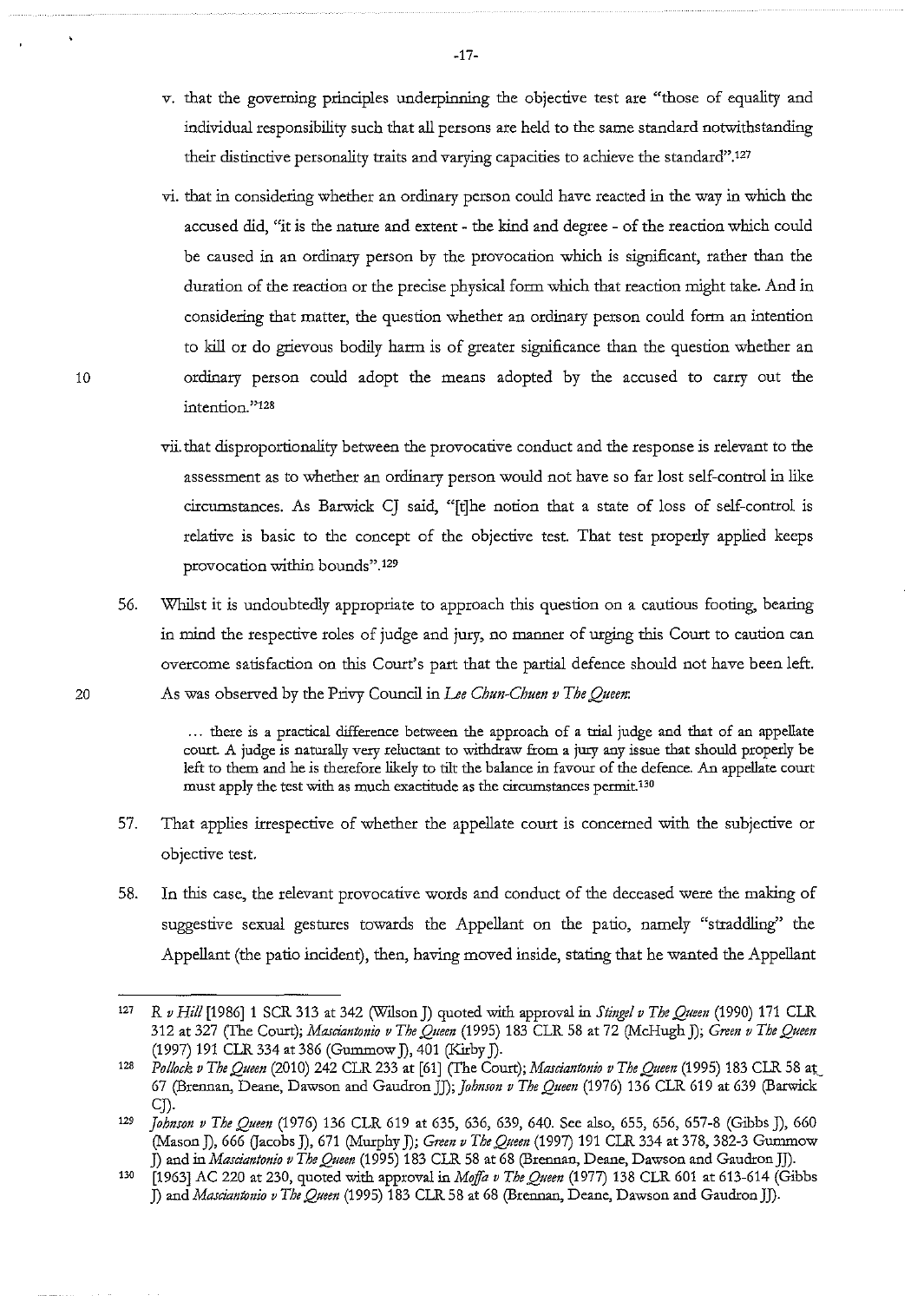to sleep in the spare room with him, and finally offering to pay the Appellant for sex and reiterating the invitation by offering several hundred dollars despite an angry first rejection (the second incident). There was no evidence that the deceased was sexually aggressive towards the Appellant. It might be noted that this case was only marginally distinguishable from a case of "mere words", with conduct amounting to "mere words" having traditionally been regarded as incapable of amounting to provocation, "save in circumstances of a most extreme and **exceptional character".131** 

- 59. Significantly, this is not a case like *Green*,<sup>132</sup> Romano<sup>133</sup> or *Dutton*,<sup>134</sup> where the jury had the benefit of hearing from the accused as to the significance of the provocative conduct to him. In those cases, the availability of that evidence facilitated a more personalised assessment and appreciation of the individual circumstances informing the particular gravity of the provocative conduct from the viewpoint of the particular accused. In this case, the jury and Full Court did not (and, indeed, now this Court does not) have the benefit of such evidence.
- 60. There is scant evidence in this case which genuinely assists in discerning the gravity of the deceased's provocative conduct from the viewpoint of the Appellant. In this regard, the Appellant seeks to rely upon the few personal characteristics of the Appellant apparent on the evidence: his age; his Aboriginal heritage; his lack of education; the fact that he owned his own home; the fact that he had been generous and hospitable to the deceased; the fact that he was in a committed heterosexual relationship and was accommodating of his family and friends. In this there is nothing about the Appellant, his disposition or mental balance which could be called extraordinary. As Gray J noted, "[t]he evidence did not reveal any particular characteristic of lindsay relevant to the issue of provocation. As earlier observed, Lindsay did not *give* evidence. Relatively little was known of his personal circumstances".135
- 61. In his written submissions the Appellant refers to his "many difficulties",l3G but these are not identified, nor could they be, for the little we know of him on the evidence does not support an inference that he was confronted by many difficulties, nor does it elucidate any relevant link between such said difficulties and his personal assessment of the provocative conduct.
- 62. There is also no evidence of a history of sexual abuse that could be used to heighten the gravity of the provocative conduct from his perspective. As Peek J pointed out, the "sexual

20

<sup>131</sup>*Holmes v Director* of *Public Prosecutions* [1946] AC 588 at 600 (Viscount Simon); *Moffa v The Queen* (1977) 138 CLR 601 at 605 (Barwick C], 617 (Gibbs], 619 (Stephen].

<sup>132</sup>*Grem v The Queen* (1997) 191 CLR 334.

m *R v Romano* (1984) 36 SASR 283.

<sup>134</sup>*R v Dutton* (1979) 21 SASR 356.

<sup>135</sup> *Lindsay v The Queen* (2014) 119 SASR 320 at [29] (Gray J).

<sup>136</sup> Appellant's Summary of Argument at [27].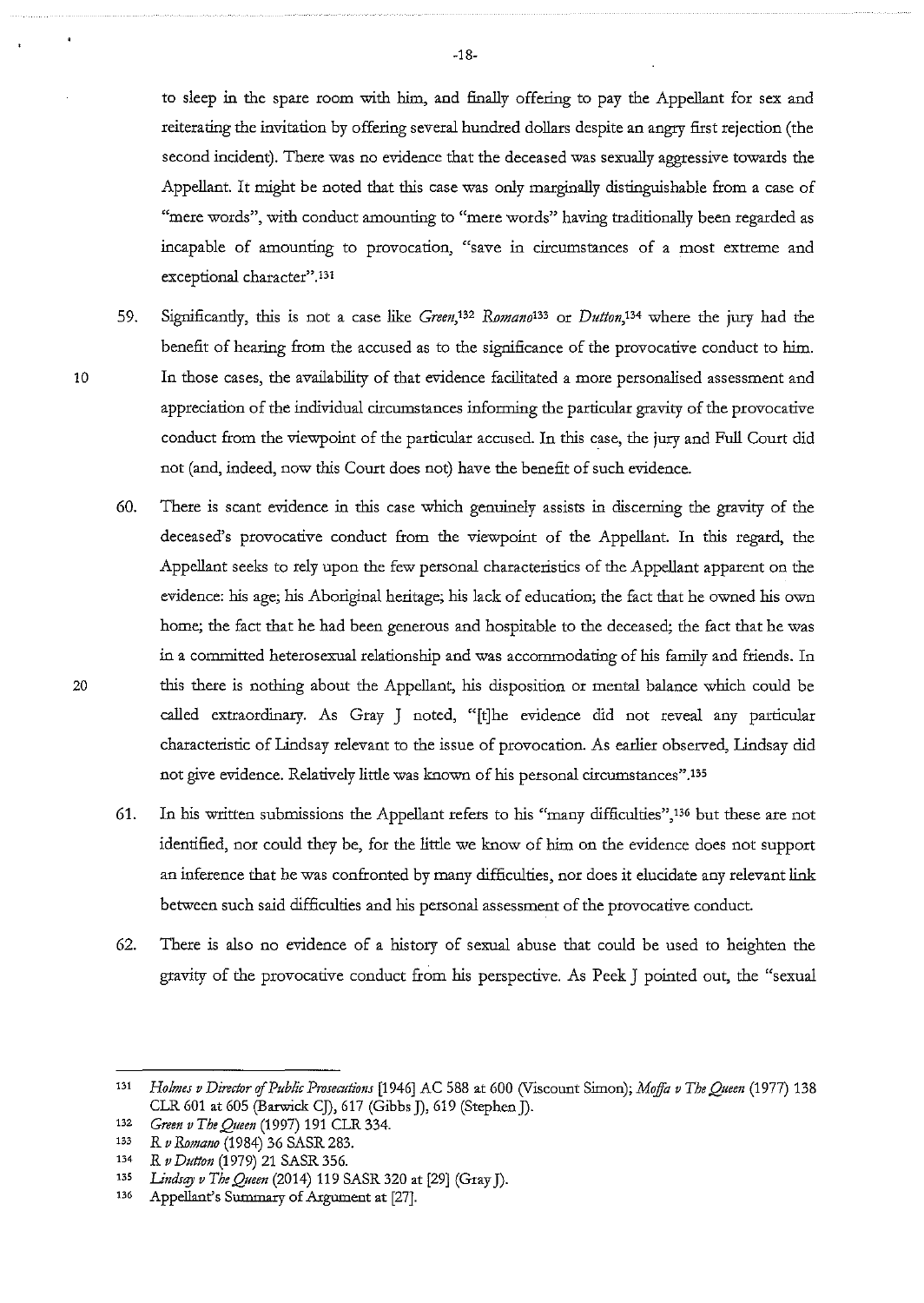abuse factor" that was present in *Green v The Queen* was lacking in this case.<sup>137</sup>

- 63. Whilst there is some evidence from which it may be concluded that the Appellant held no sexual interest in persons of his sex, there is no evidence to suggest that he possessed homophobic traits or that he harboured, for some reason, an extreme dislike of those prepared to engage in homosexual sex. In this regard, again, this case is very different from *Green.* Justice Peek's view that "the repeated offers to pay the Appellant for sex may have challenged the Appellant's sexuality and integrity" was arguably unduly favourable.138 There is no real evidence to support an inference that the Appellant's sexuality was challenged.
- 

20

30

64. If this is accepted, then the only "sting" left in the deceased's provocative conduct is that of an 10 insult to the Appellant's integrity and commitment to his partner. Importantly, there was no evidence of any kind that the Appellant was particularly sensitive to challenges to his integrity.

- 65. Also of significance was the fact that there was no pre-existing relationship between the deceased and the Appellant, or between the deceased and any of the witnesses or Ms Glover, which might have heightened the provocation from the Appellant's point of view. There was no perceived or actual breach of trust, or likely feelings of betrayal. The deceased was a man the Appellant had never met before, and would likely never meet again.
- 66. To overcome the paucity of evidence about the Appellant relevant to assessing the gravity of the deceased's provocative conduct, the Appellant is forced to engage in speculation, alluding to an implicit "taunt'' that ignores the full factual context of the deceased's words and conduct. To characterise the deceased's conduct as a "taunt" is artificial and strained. The evidence taken at its highest does not support an inference that the deceased was baiting or goading the Appellant, and there was certainly no evidence that the Appellant considered he was being taunted. It cannot be said on the evidence that the offer to pay for sex was "an (aggressive) dare to do so",139 But even if the deceased's conduct could be characterised as a taunt of sorts, it could only be said to be "aggressive" in the sense that the invitation was repeated.
- 67. An absence of evidence indicating how grave the insult was to the Appellant cannot be used to enable boundless speculation. The assessment of the gravity of the provocative conduct must have foundation in the evidence. Whilst the fact that the Appellant responded to the deceased's conduct by inflicting 25 stab wounds is some evidence as to how grave the insult was to the Appellant, it does not follow, as a matter of logic, that the Appellant's reaction was proportionate to the gravity of the provocation he perceived. That this is so, significantly curtails the use to which that evidence can be put in attempting to discern the gravity of the

-19-

<sup>137</sup> Lindsay v The Queen (2014) 119 SASR 320 at [238] (Peek J) referring to *Green v The Queen* (1997) 191 CLR 334, esp at 359-61 (McHugh J) and 339 (Brennan CJ).

<sup>138</sup> *Lindsay v The Queen* (2014) 119 SASR 320 at [102] (Peek J).

<sup>&</sup>lt;sup>139</sup> Appellant's Summary of Argument at [83].